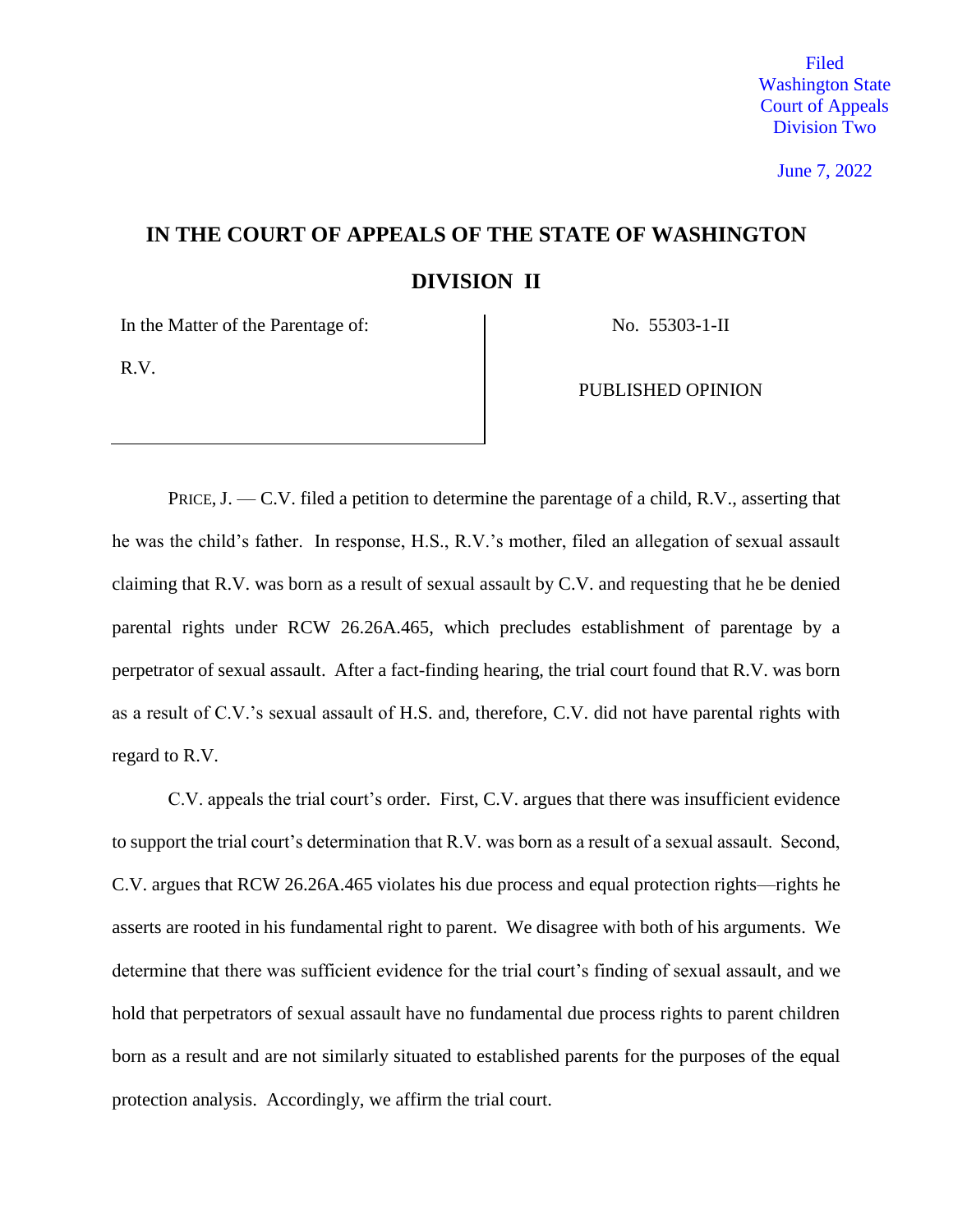#### FACTS

#### I. BACKGROUND

C.V. and H.S. met when H.S. was homeless in 2012. At the time, C.V. was living with Susana Godinez and their four children. Shortly thereafter, H.S. moved in with C.V., Godinez, and the children.

In 2015, C.V. was convicted of possession of a controlled substance with intent to deliver and ultimately sentenced to 112 months in prison. Just after C.V. was sentenced, H.S. discovered she was pregnant with C.V.'s child. She gave birth to R.V. in August 2016, approximately nine months after C.V. was incarcerated.

# II. PETITION TO DECIDE PARENTAGE

In 2019, C.V. filed a petition to decide parentage of R.V. In response, H.S. filed a sexual assault allegation stating that C.V. had repeatedly sexually assaulted her from 2013 to 2015 and R.V.'s birth was a result of a sexual assault. H.S. requested, pursuant to RCW 26.26A.465, that the court deny C.V. any rights as a parent of R.V. because his conception was the result of sexual assault.

C.V. denied the allegation, maintaining that he and H.S. had been in a loving and peaceful relationship and requested a fact-finding hearing.

# III. FACT-FINDING HEARING

# A. TESTIMONY FOR H.S.

#### 1. H.S.'s Testimony

H.S. testified at the fact-finding hearing that C.V. had been abusive toward her in the five years prior to his incarceration. H.S. also testified that from the time she had first started living in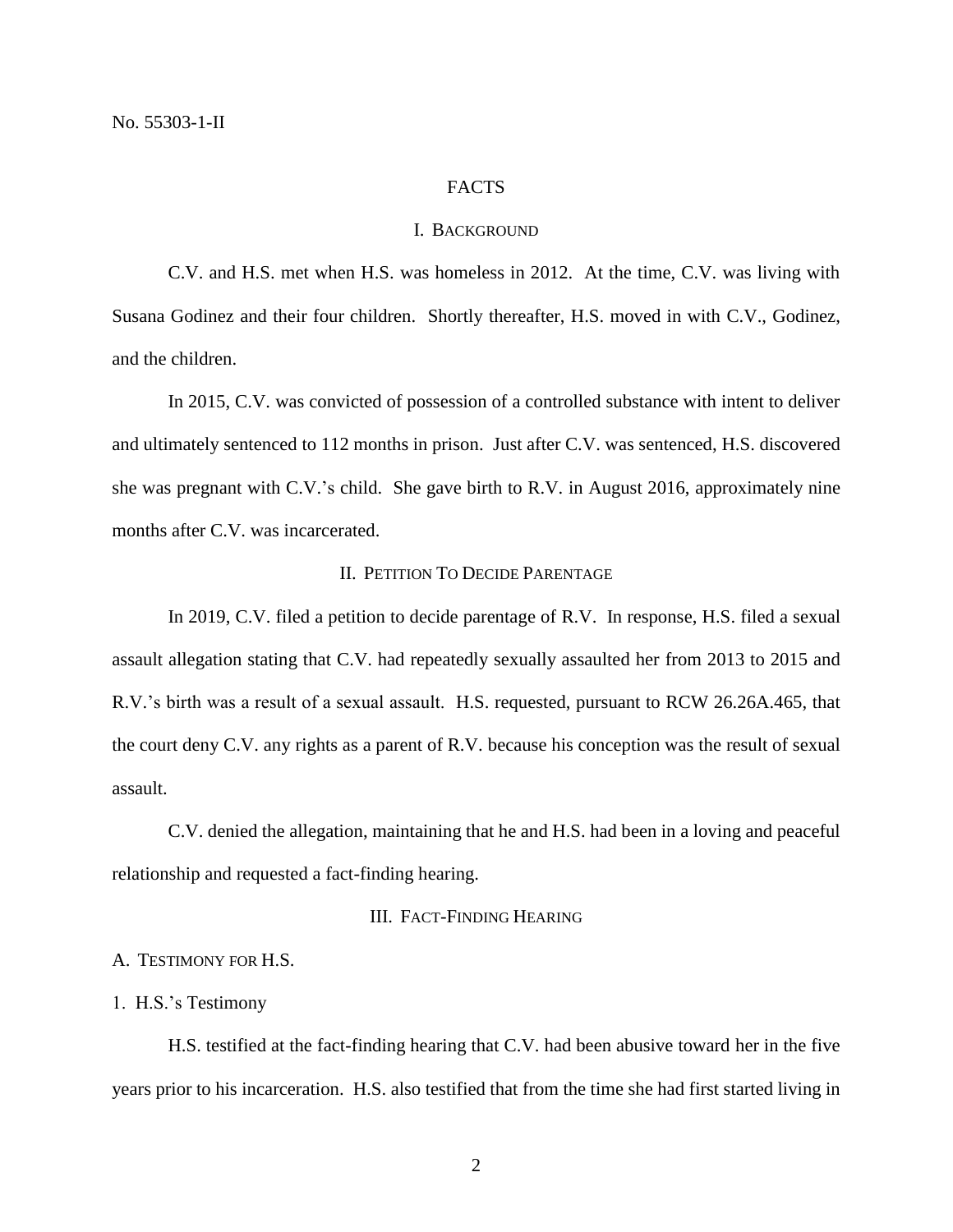C.V.'s home, he threatened her and told her not to leave without his permission. For example, she went out for a walk the first night she was at the home while C.V. was spending a couple nights in jail. When C.V. found out, he said, "Don't you ever go anywhere. . . . I'm gonna F you up when I get out of here. You just wait and see." Verbatim Report of Proceeding (VRP) at 117. Later, she attempted to leave in a car, but C.V. chased her down with a gun and shot at her. H.S. also tried to leave on other occasions, but she said similar threats from C.V. against her and her family prevented her from doing so.

H.S. also testified that C.V. did not allow her to have a phone, and although at times she would obtain a prepaid phone, C.V. would take it from her when he found out. And, she did not have access to a vehicle.

H.S. said that, at some point, C.V. rented a building and locked her in it. C.V. chained the doors so that H.S. could not leave and then would come back and sexually assault her. H.S. said that when she told C.V. that she did not want to have sex, he pistol whipped her. On a subsequent occasion, C.V. came into H.S.'s room, and she told C.V. that she did not want him to touch her. In response, C.V. slashed H.S.'s mattress with a knife until she let him penetrate her. On other occasions, C.V. behaved in a similarly threatening manner wielding a gun or a knife when he wanted to have sex with H.S.

In the months prior to C.V.'s incarceration, and during the time period in which R.V. was conceived, H.S. was living in C.V.'s garage in a makeshift bedroom. C.V. would make markings on the door where H.S. was staying to ensure she did not leave without his permission. H.S. testified: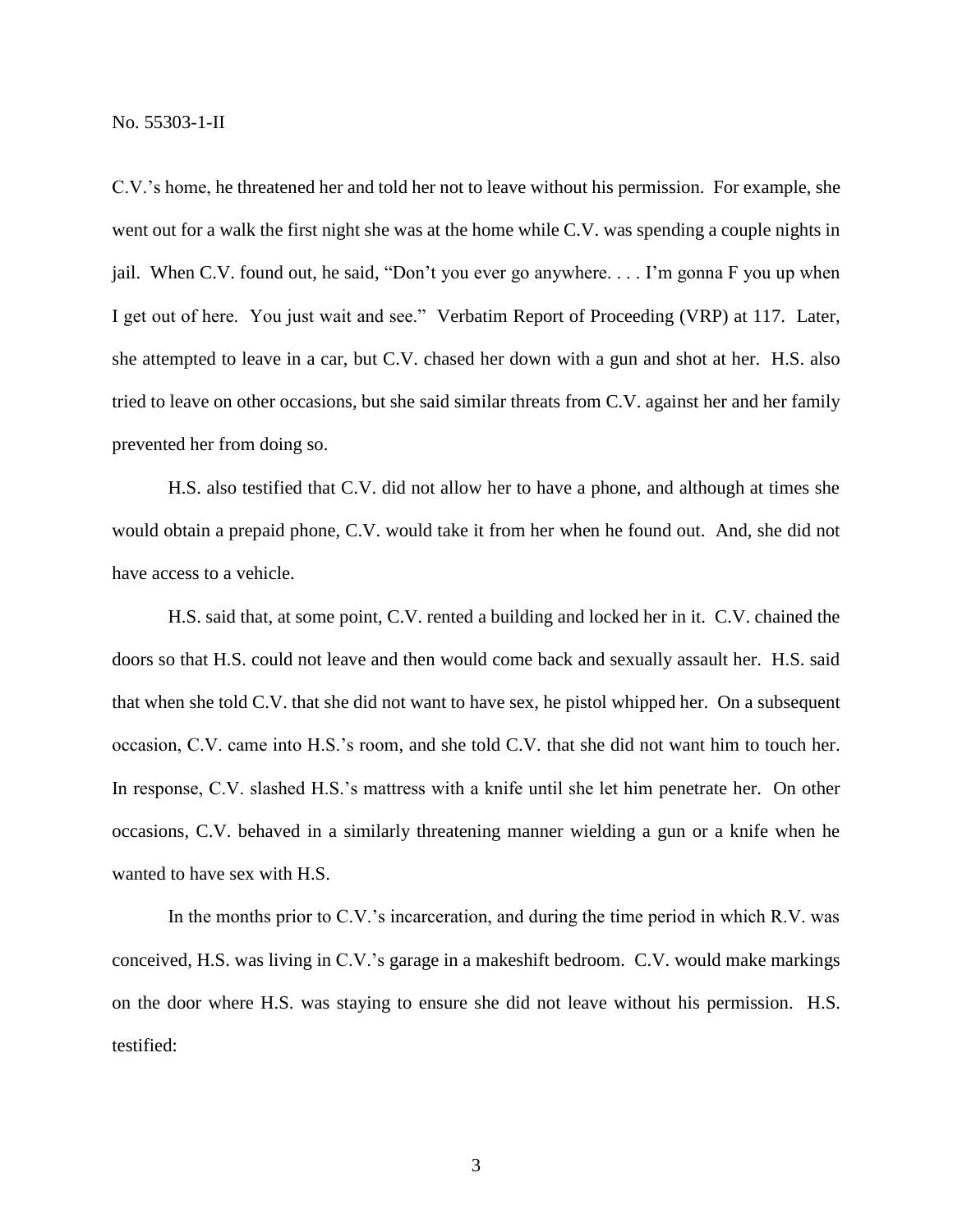I was only allowed to leave when [C.V.] gave me permission to leave. I didn't go into the kitchen unless I had permission to go into the kitchen. I didn't go outside unless I had permission from him to go outside. And he was not home a lot of the time, so I would just sit there and wait, and wait, and wait for somebody.

VRP at 124. At times, H.S. was not allowed to leave the garage for more than 48 hours.

During the time period when R.V. was conceived, C.V. repeatedly threatened H.S., saying that he was going to get her pregnant so that she could never leave him, and he would force her to have intercourse with him by using violence. H.S. said that when she would tell C.V. that she did not want to have sex with him, he would brandish his gun or another weapon to threaten her and then get on top of her. On multiple occasions, C.V. held a pillow over H.S.'s face so that she could not breathe. She testified that she would try to resist:

I was kicking my legs and swinging my arms and he would use his arms and like his elbows and hold my arms down, and he would use all of his body weight to hold the rest of my body down, and he would just leave the pillow on my face, and I would be screaming under my breath, "Please, I'll stop. I'll be good. I'll listen. I'm so sorry." I have never experienced that close to near death before. I mean, I can't even explain the feeling of being suffocated.

VRP at 126-27. Afterwards, C.V. would bring gifts to H.S. like clothes and jewelry as an apology for his actions.

Immediately after C.V. went to prison, H.S. moved in with her mother. Two days later, she found out she was pregnant with R.V. There was no evidence that H.S. had intercourse with anyone other than C.V. during the time period of R.V.'s conception.

H.S. testified that C.V. sent her letters while he was in prison. In one letter, C.V. wrote that he had been waiting for her to send him pictures and he was going to beat someone up if she did not. Frightened for herself and others, H.S. sent C.V. pictures.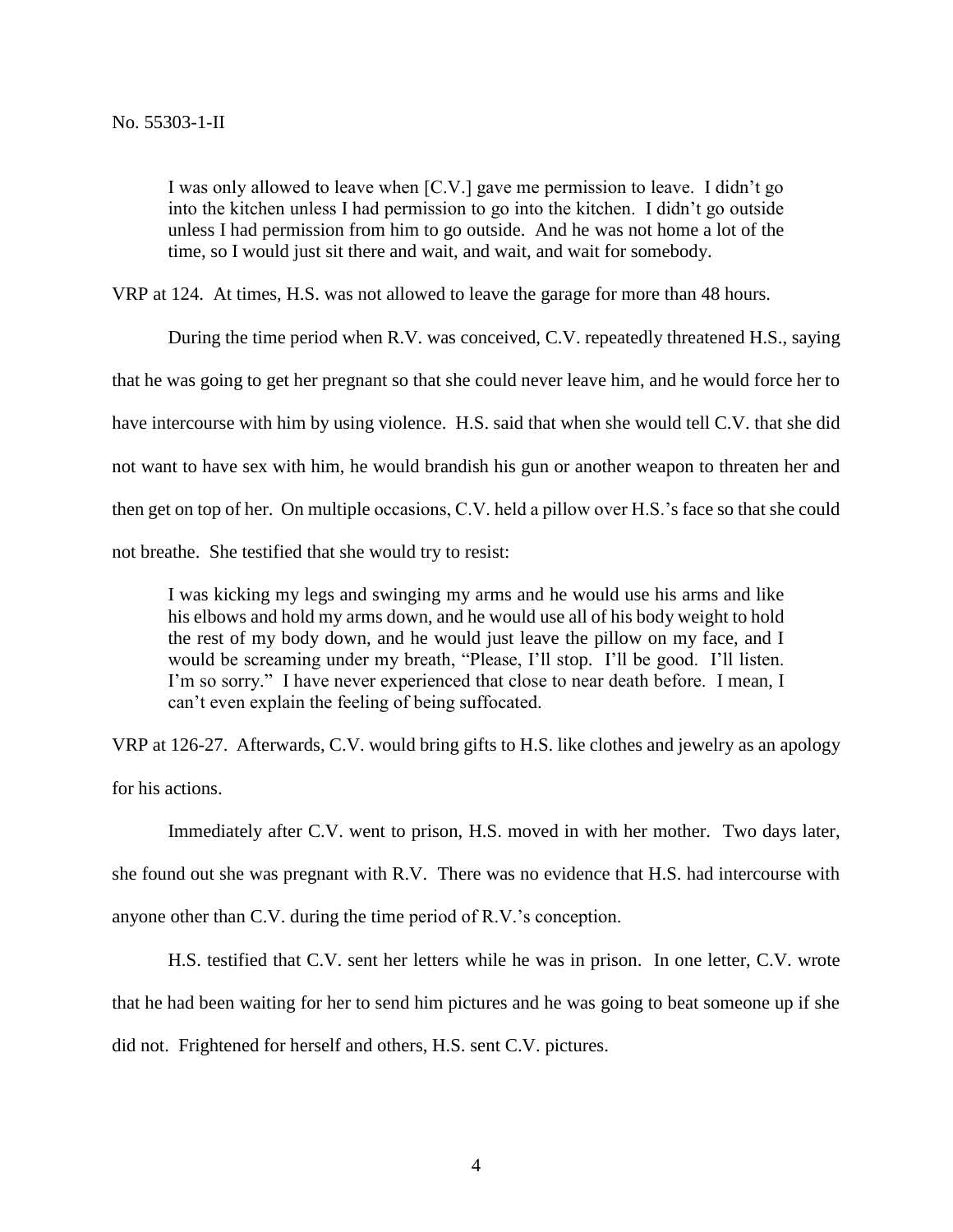In another letter, C.V. said, "I will never let you go. You are for me and only me. I hope you know that if you are not for me, you are for nobody. . . . Well anyway I will fight anybody for you and for your love." VRP at 133. H.S. interpreted the letter to mean that she could not have another person in her life or be in a relationship with another man. H.S. believed that if she was not with C.V., he might kill her.

H.S. testified that she felt threatened by the contents of the letters and was fearful for herself and others. Moreover, C.V.'s repeated statements that he was going to get out of prison and come home soon made her feel like, unless she did what he asked, he would hurt her and her family when he got out.

H.S. admitted to having sent several letters and pictures to C.V. while he was in prison saying that she loved him and she was glad they were having a baby, but H.S. maintained that she wrote the letters out of fear. H.S. also admitted to having visited C.V. in prison on multiple occasions and asking him to sign an acknowledgement of paternity. She had not sought a protection order against C.V. until after he brought the paternity action but said that was also out of fear. Additionally, H.S. admitted that around the time she stopped contacting C.V., she became romantically involved with someone else.

## 2. Additional Testimony

Other witnesses corroborated aspects of H.S.'s testimony. Pat Meyers, a retired police officer and friend of H.S.'s mother, testified that in August 2015, H.S.'s mother called and informed him that H.S. had told her she had been abused and asked for his help to pick her up. When they got to where H.S. was, she ran to the vehicle, got in, and said, "Let's go, let's go, let's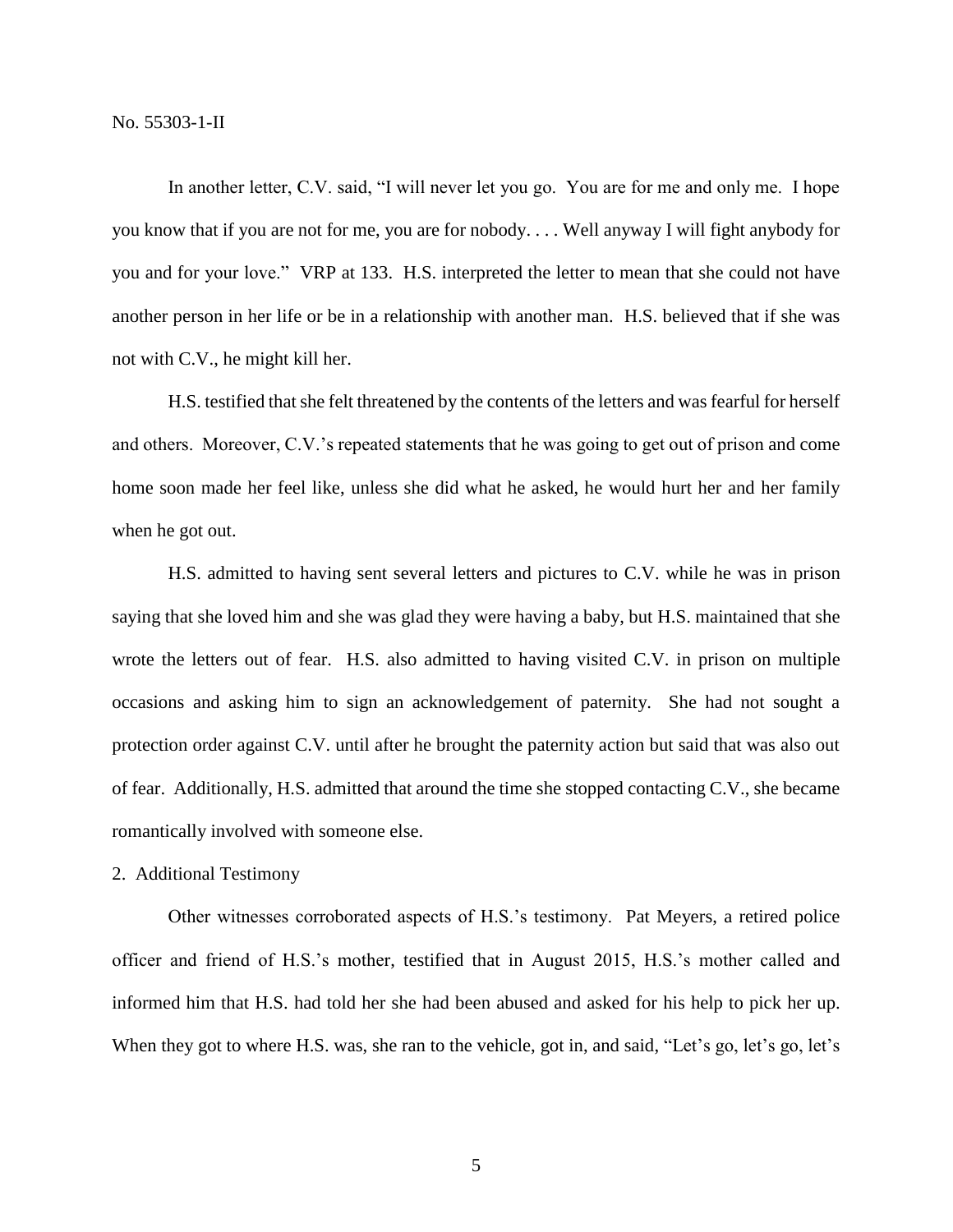go. He's looking for me. He said he's going to kill me." VRP at 165. H.S. appeared scared and hysterical. While they drove, H.S. received multiple phone calls from C.V. as she sat crying.

Regarding H.S.'s testimony that C.V. owned and used guns, Meyers was shown pictures of C.V. and his children holding guns and pointing the weapons at the camera. Meyers testified that in his opinion as a former law enforcement officer, the guns appeared real.

H.S.'s mother testified consistent with Meyers' testimony about the evening that they had picked up H.S. She also said that the next day, C.V. showed up and took H.S. back to his home. She said that while H.S. was living with C.V., she was rarely able to talk with H.S. During the phone conversations they did have, she could hear violence in the background. She would hear screaming and H.S. saying things like "Don't hit me," or "Leave me alone." VRP at 175. When she saw H.S. in person, her arms were bruised and one time there was bruising around her eyes.

The mother said that after C.V. went to prison, H.S. called and asked her to come get her. C.V.'s home was located in a very remote, difficult to reach area. When she arrived, H.S. was thin, dirty, and bruised, and she told her mother that C.V. had been beating her and forcing her to have sex with him. Later, C.V. called the mother's home multiple times and threatened that when he got out of jail he was going to take H.S. and "take care of [H.S.'s mother]." VRP at 180.

H.S.'s cousin also testified. She said that when H.S. was living with C.V., she witnessed H.S. with a black eye. H.S. told her that C.V. had hit her and was forcing her to do things she did not want to do. She said H.S. had called her at one point, but C.V. took the phone, told her he was listening, and then she heard H.S. say, "Stop hitting me" in the background before hanging up. VRP at 191.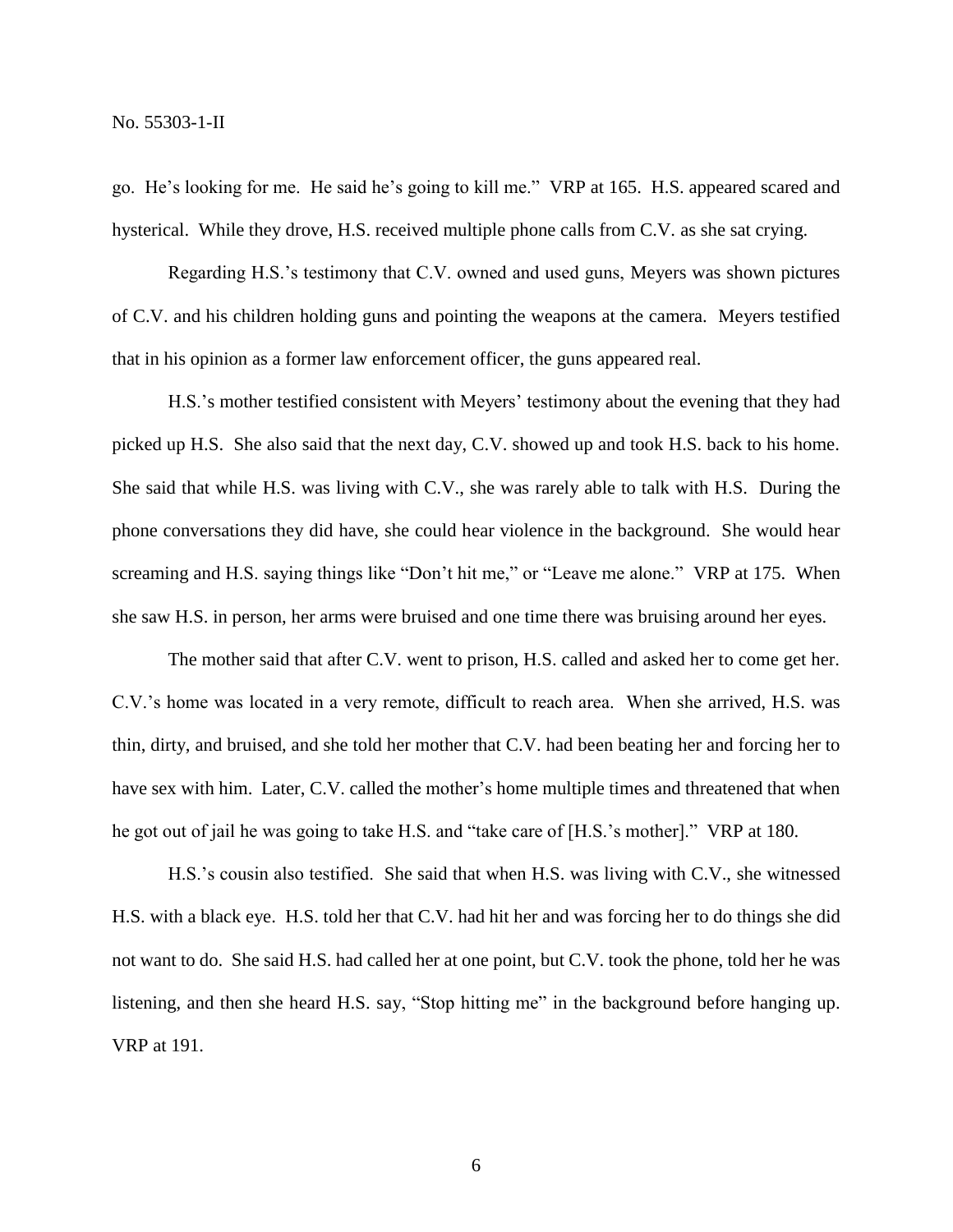#### B. TESTIMONY FOR C.V.

# 1. C.V.'s Testimony

Prior to the fact finding hearing, C.V. filed a series of declarations that disputed nearly all of H.S.'s allegations. C.V. stated that he had never threatened or abused H.S. but that they were lovers and H.S. had wanted to get pregnant. He maintained that H.S. had frequently visited him and communicated with him while he was in prison and provided copies of visit logs and communications to support his statements. C.V. said that while he had been in prison, H.S. became involved in a relationship with someone else and had filed the petition because she wanted C.V. "out of the picture." Clerk's Papers at 291. C.V. also submitted declarations from himself and other persons who knew him and H.S. to support his statements. In addition, C.V. supplied evidence of payments he had sent to H.S. to help support R.V.

At the fact-finding hearing, C.V. continued to tell a very different version of events. He stated that there were several vehicles available for H.S.'s use and that after she had lived there for about a year, C.V. purchased for H.S. a car of her own. Starting in 2013, H.S. had told him that she wanted to "have [his] baby," and they were actively trying to get pregnant. VRP at 29.

C.V. maintained that there had never been any domestic violence issues in his relationship with H.S. He noted that, on one occasion, someone had called the police because he and H.S. were arguing, even though nothing violent had occurred. When police arrived, there were no physical marks on H.S., and although he was taken into custody, he was released the next day.

C.V. characterized H.S. as excited when she discovered she was pregnant. H.S. visited him frequently while he was in prison and, after R.V. was born, H.S. and R.V. also had video visits with him, including on the day R.V. was born. H.S. even worked on paperwork to bring R.V. for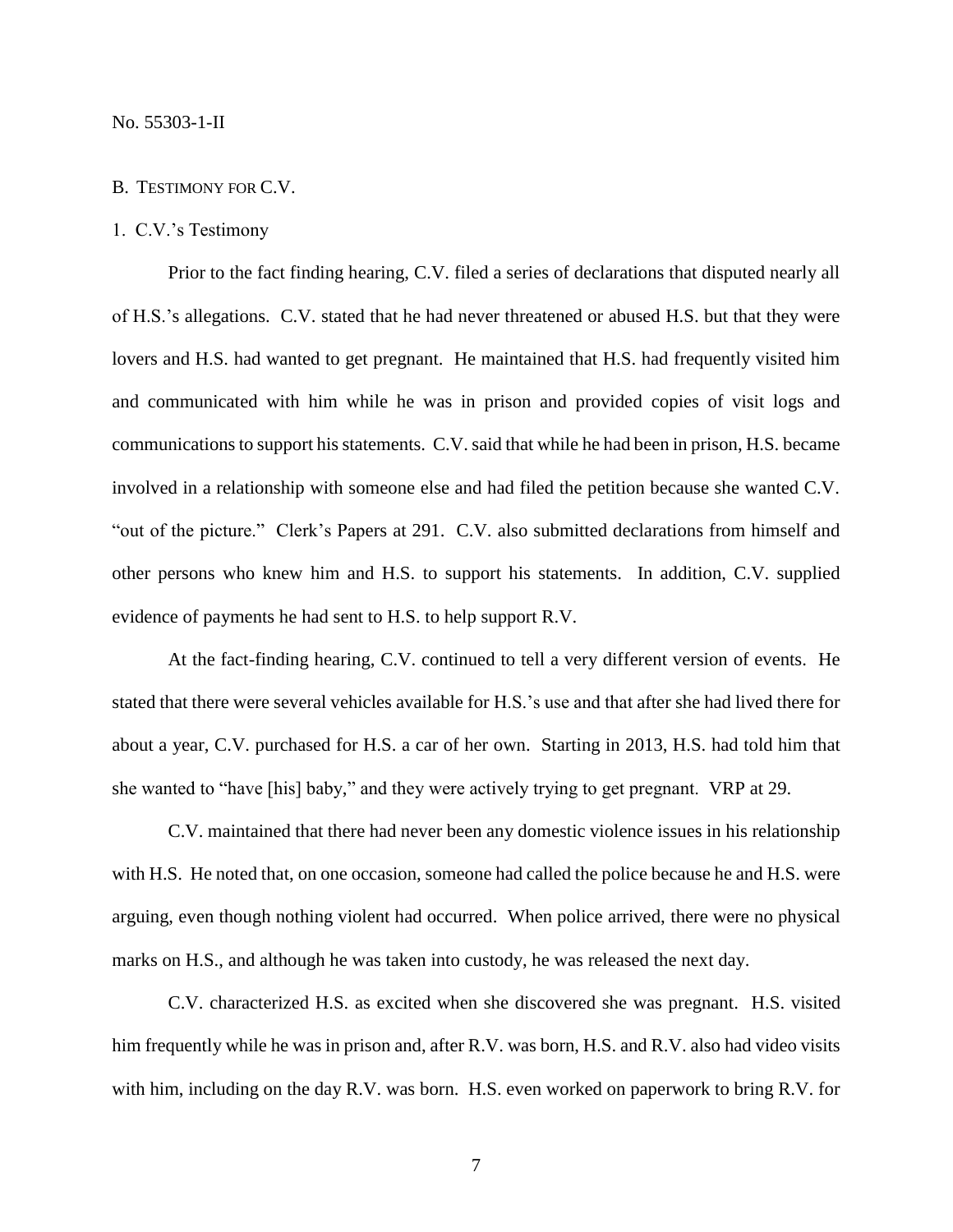a visit, although she never actually did. H.S. sent him letters and pictures of herself and R.V. C.V. also financially supported H.S. and R.V. Additionally, he signed an affidavit of paternity for R.V. that H.S. had sent to him, although H.S. never filed it.

At some point, H.S. met someone else and her communication with C.V. waned. C.V. said about that time, he saw picture from H.S.'s social media of R.V. holding a beer. C.V. got upset with H.S. and sent her a text saying he knew where her boyfriend was, but he denied being angry or threatening.

During cross examination, C.V. was confronted with letters in which he seemed to be apologizing to H.S. for "put[ting] hands" on H.S., but he denied writing any of them. VRP at 43- 45, 81. C.V. did admit that in his letters to H.S., he often said he was going to get out of prison soon, despite the fact that he was serving a ten year sentence. He made statements in like, "And remember that sooner than later I will come home." VRP at 87. However, C.V. maintained that these statements were not intended to be threatening.

C.V. also admitted to writing letters to H.S. saying things like he hoped she would not run from him again when he got out of prison. But he said these letters were referring to times H.S. would "play games" with him. VRP at 89. He claimed that he was talking about the times H.S. would leave because she was supposedly upset at him and forced him to chase her but, like a game, she would always come back. He maintained that statements like, "Now you are a part of me forever, and now you [can] run but you can't hide. Now I have you forever, baby. Baby, I'm coming home soon," and "[I]f you are not for me, you are for nobody" were expressions of love and affection. VRP at 93-94. He also admitted to sending another letter to H.S. after she had apparently broke up with him saying, "Be Careful. That how you want to do it," and "[R]emember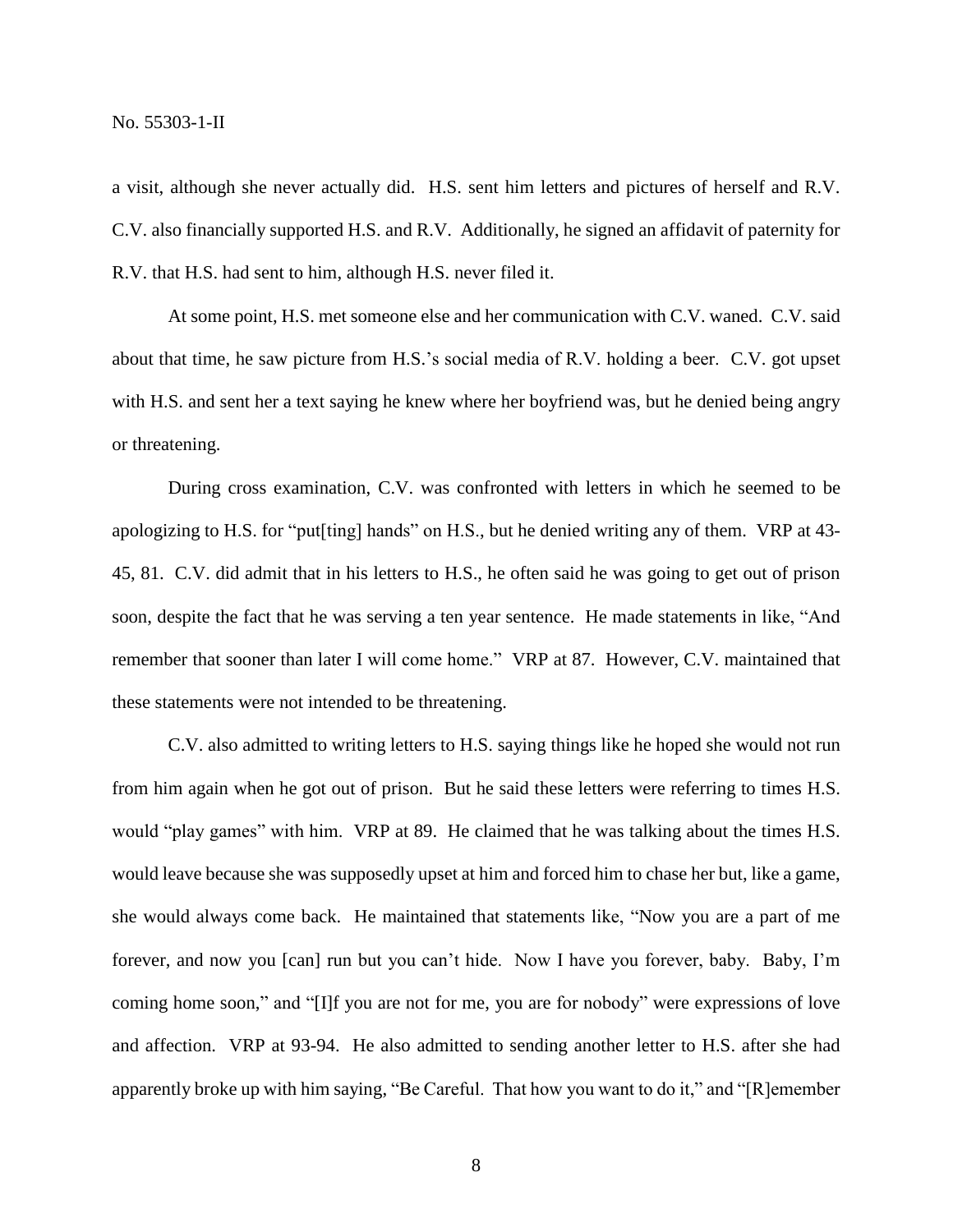I said that if you are not for me, you are not for no one. I'll give my word on that." VRP at 96- 98. He stated that the letter was simply an attempt to persuade H.S. to be with him and let him see R.V. C.V. provided similar explanations for other similar letters.

C.V. denied owning or possessing a gun. When confronted with photos showing C.V. and his children pointing guns at the camera, he maintained that the guns in the pictures were merely BB guns.

2. Additional Testimony

C.V. also presented testimony from five different friends and family members who stated that they never observed abuse in C.V. and H.S.'s relationship. However, only one of these witnesses, Godinez, had spent a significant amount of time with C.V. and H.S.

Godinez testified that although she was upset when C.V. and H.S. became romantically involved, she never saw any injuries on H.S. and never saw C.V. behave abusively toward H.S. Godinez said that H.S. had a vehicle at her disposal to come and go from C.V.'s home. She also stated that she had seen texts between the two of them talking about trying to have a child together.

#### IV. TRIAL COURT'S DECISION

At the conclusion of the fact finding hearing, the trial court issued its written decision that the birth of R.V. was a result of sexual assault by C.V. and the child was born within 320 days of the sexual assault.

In its written decision, the trial court noted that interpreting the evidence was difficult because both parties had credibility issues but stated that there was credible evidence that C.V. and H.S.'s relationship was based on domestic violence. The trial court noted that it did not believe that everything occurred exactly as H.S. had testified and there were issues with her credibility.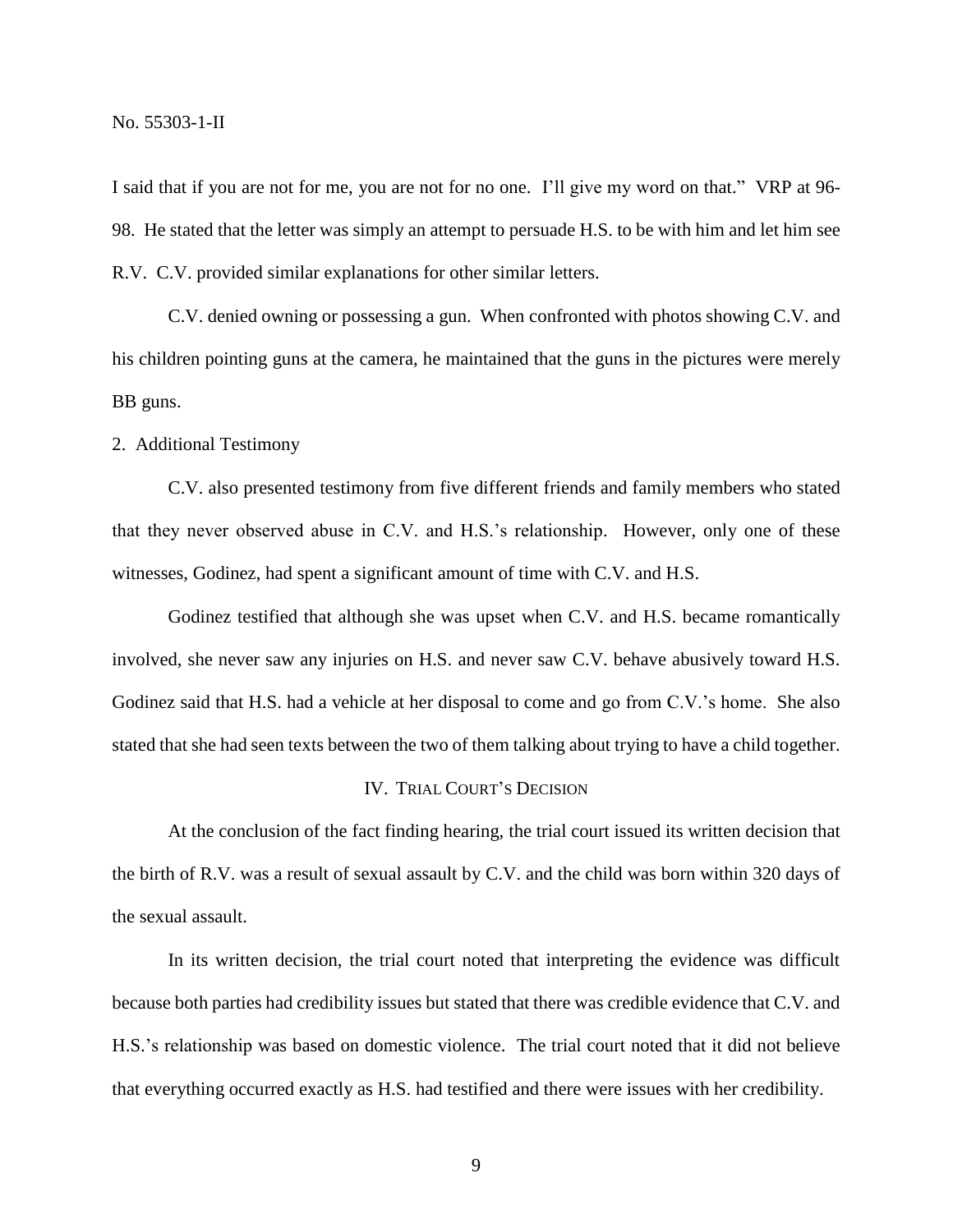In its oral decision, the trial court stated that victims of domestic violence often exhibit behaviors that appear to be irrational.<sup>1</sup> The trial court explicitly acknowledged that domestic violence did not necessarily mean that there was sexual assault, but that it still was convinced that R.V. was conceived as a result of an assault. The trial court also stated that C.V. was not a particularly credible witness and the testimonies of other friends and relatives of C.V. who had not spent significant time with C.V. and H.S. were not persuasive. The trial court acknowledged that the testimony of Godinez was more difficult to reconcile as she had lived with both of them and did not seem to have a motive to provide false testimony. However, ultimately, the trial court was convinced by the testimony and evidence that H.S. presented that her sexual assault allegation was true.

Based on its finding of sexual assault, the trial court determined, under RCW 26.26A.465, that C.V. was not a parent, dismissed him from the action, and entered a final parentage order. The trial court subsequently denied C.V.'s motion for reconsideration.

C.V. appeals.

 $\overline{a}$ 

<sup>&</sup>lt;sup>1</sup> "When findings are incomplete, appellate courts may look to the trial court's oral decision to interpret the judgment." *City of Lakewood v. Pierce County*, 144 Wn.2d 118, 127, 30 P.3d 446 (2001).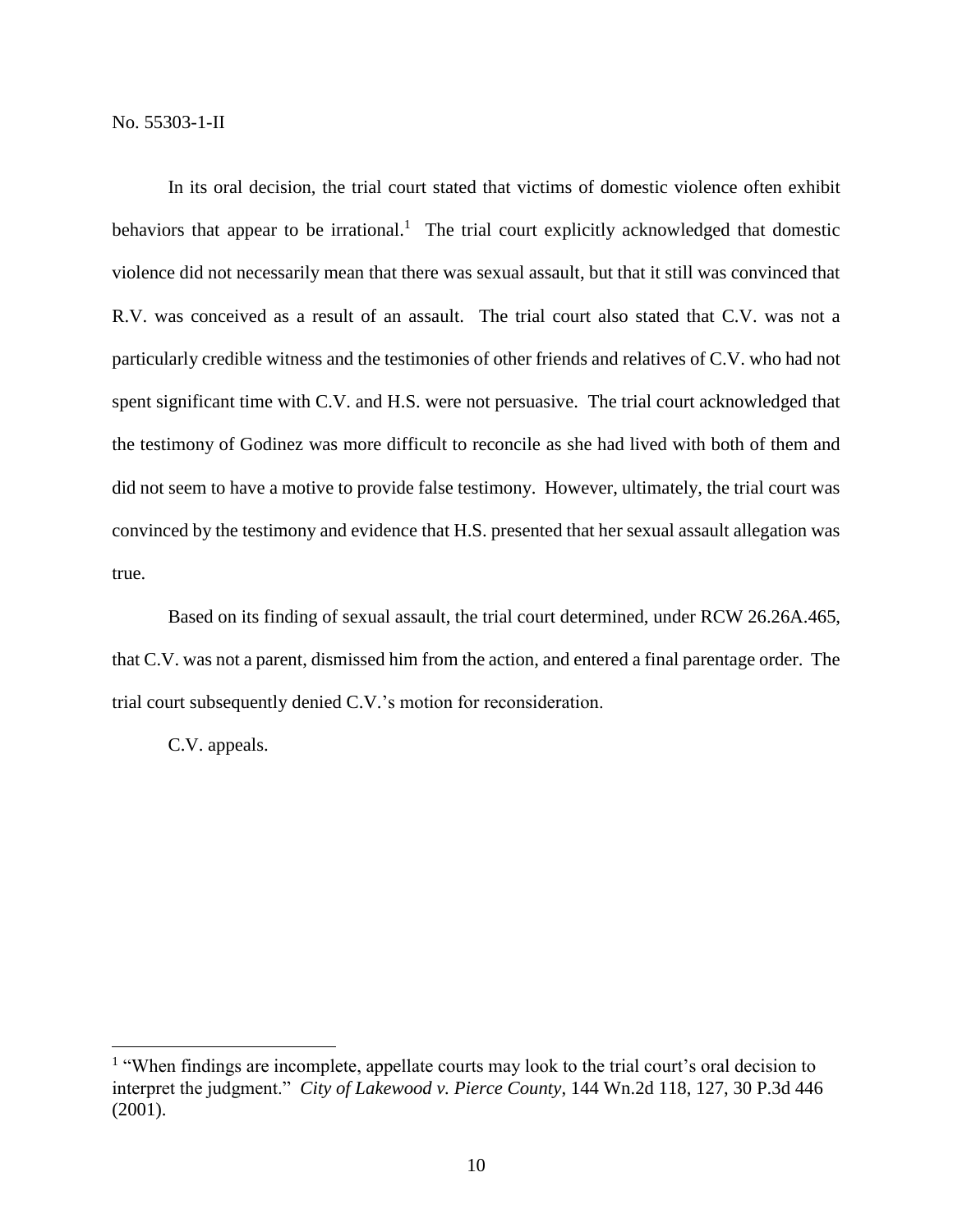## ANALYSIS

# I. CLEAR, COGENT, & CONVINCING EVIDENCE

#### A. LEGAL PRINCIPLES

In 2017, the legislature passed a statute precluding the establishment of parentage by a perpetrator of sexual assault. *See* SUBSTITUTE H.B. 1543, 65th Leg., Reg. Sess. (Wash. 2017). The statute was later codified into the Uniform Parentage Act and provides:

In a proceeding in which a parent alleges that a person committed a sexual assault that resulted in the parent becoming pregnant and subsequently giving birth to a child, the parent may seek to preclude the person from establishing or maintaining the person's parentage of the child.

RCW 26.26A.465(2). "Sexual assault" is defined as "nonconsensual sexual penetration that results in pregnancy." RCW 26.26A.465(1).

When a parent makes an allegation under the statute, a trial court must conduct a factfinding hearing. RCW 26.26A.465(5). An allegation of sexual assault must be proven by "[c]lear, cogent, and convincing evidence that the person committed sexual assault . . . and the child was born within three hundred twenty days after the sexual assault." RCW 26.26A.465(6).

Clear, cogent, and convincing evidence requires that the ultimate fact at issue be shown to be "highly probable." *In re Welfare of Sego*, 82 Wn.2d 736, 739, 513 P.2d 831 (1973). When clear, cogent in convincing evidence is required, we review a trial court's findings of fact for substantial evidence in light of the "highly probable" test. *Id.* "Substantial evidence is evidence sufficient to persuade a fair-minded rational person." *In re Welfare of A.B.*, 181 Wn. App. 45, 59, 323 P.3d 1062 (2014). Evidence that is sufficient under a preponderance of the evidence burden of proof is not necessarily sufficient under the higher burden of proof of clear, cogent, and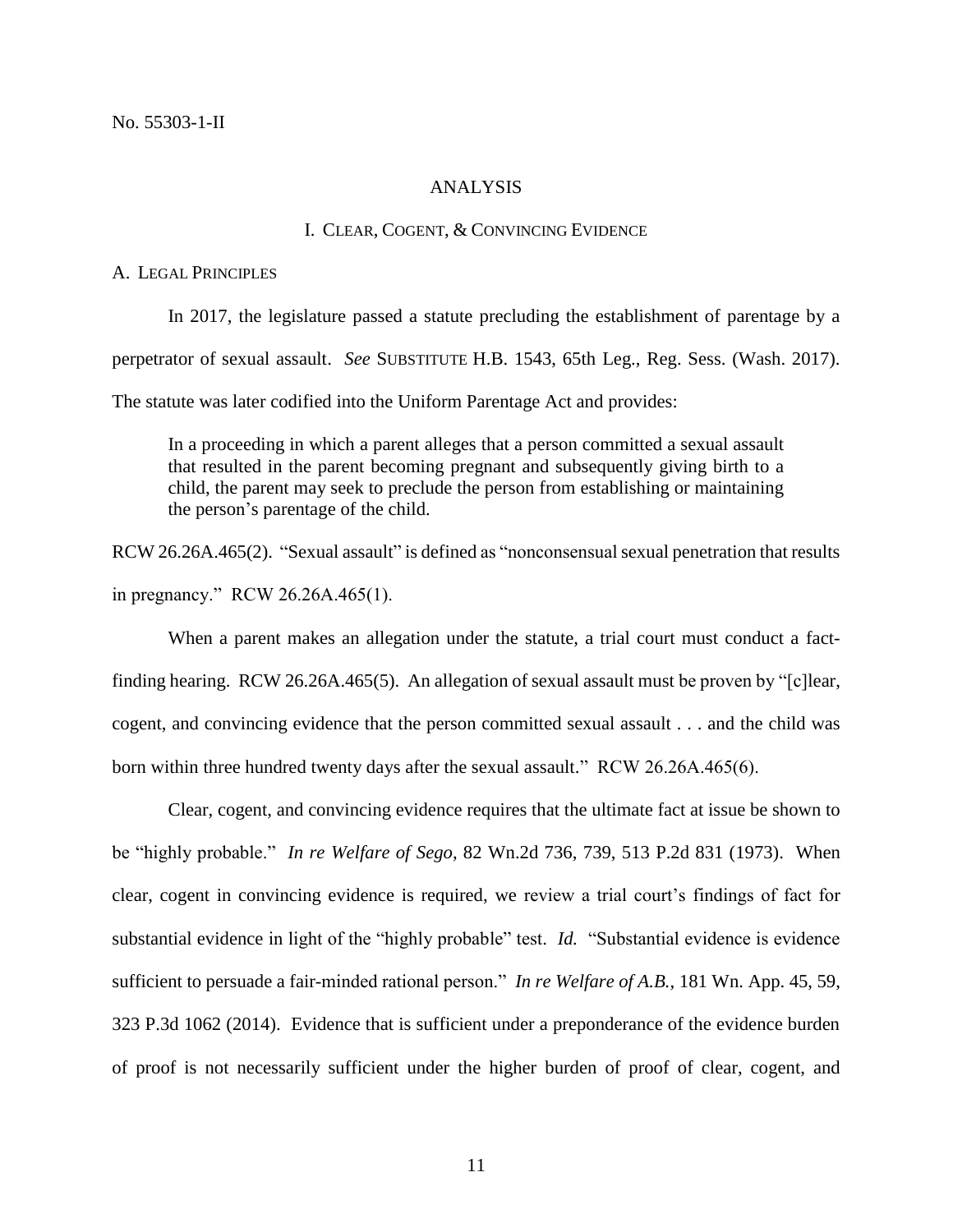convincing evidence. *Sego*, 82 Wn.2d at 739. Appellate courts do not weigh evidence or make credibility determinations, but we may review the entire record to determine whether the trial court's findings are supported by sufficient evidence. *Id.* at 739-40; *In re Det. of LaBelle*, 107 Wn.2d 196, 219, 728 P.2d 138 (1986).

# B. APPLICATION

C.V. argues that the trial court erred in finding that H.S. had shown that R.V. was born as a result of sexual assault by clear, cogent, and convincing evidence. Specifically, C.V. contends that the trial court ignored "credible" evidence showing that R.V. was not the product of sexual assault, H.S. failed to provide testimony about the specific dates of the sexual assault which is required by the statute, and the trial court improperly characterized domestic violence as sexual assault. We disagree.

H.S. presented a significant amount of evidence regarding the assaultive nature of her relationship with C.V. H.S. testified that during the five years she was living with C.V. he was regularly abusive. During the critical time period when R.V. was conceived (just before C.V.'s incarceration), H.S. testified that she was living in C.V's garage, where he repeatedly forced her to have intercourse with him and denied her the ability to leave without his permission. H.S.'s graphic testimony directly supported her allegation that R.V. was conceived through a violent assault.

H.S. also presented numerous threatening letters that, together with the testimonies of her mother, Meyers, and her cousin regarding their interactions with H.S. during and around the time of the sexual assault, corroborated H.S.'s testimony. Viewed as a whole, coupled with the credibility determinations that are within the province of the trial court, sufficient evidence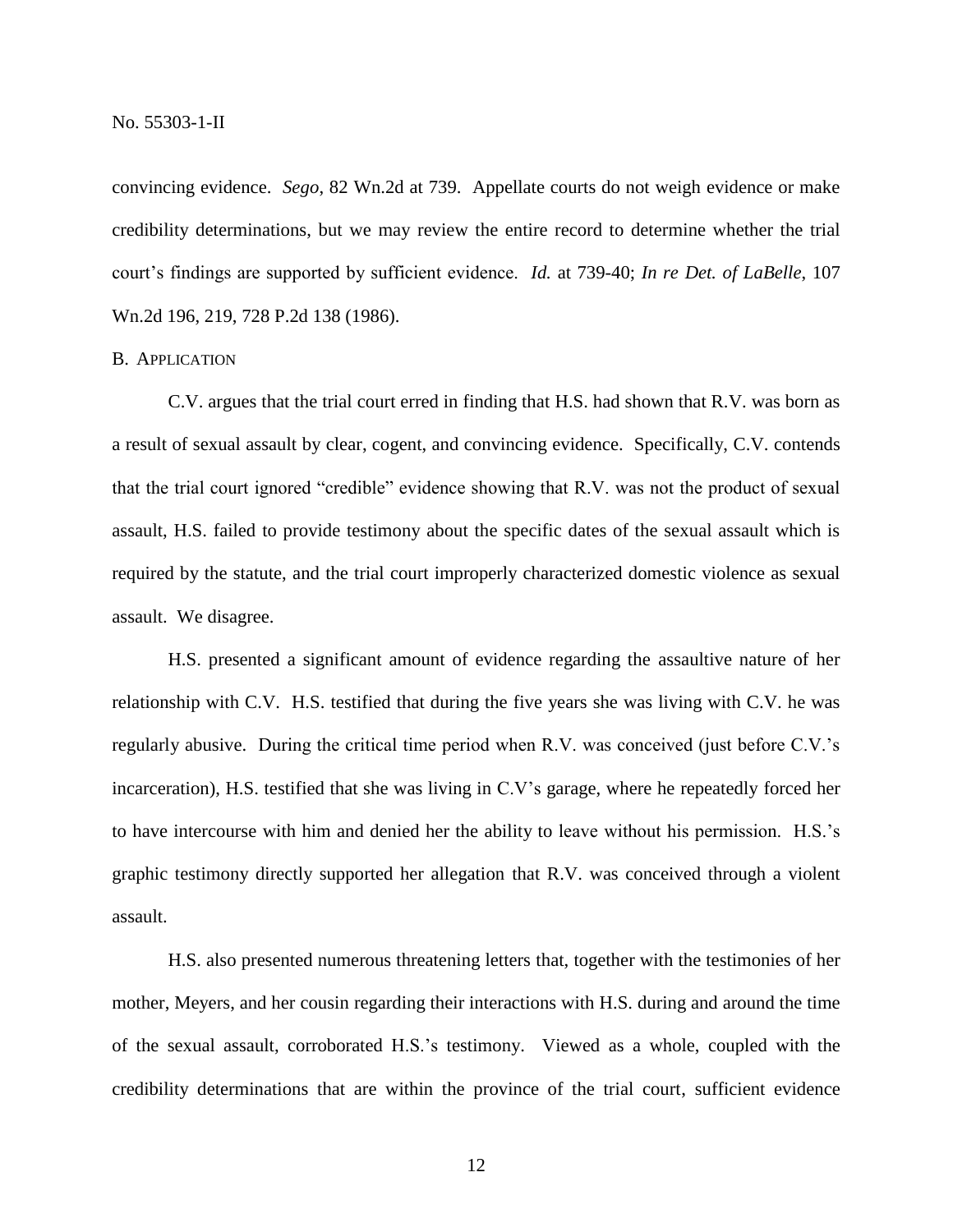supports the conclusion that H.S.'s relationship with C.V. was one of violence during the time period R.V. was conceived, making her allegations that R.V. was the result of sexual assault highly probable.

C.V. disputes this conclusion with several specific arguments. First, C.V. argues that the trial court ignored, without justification, "credible" evidence showing that R.V. was not the product of sexual assault, including the testimony of Godinez that C.V. never abused H.S. and that H.S. was free to come and go as she wished. However, the trial court did not ignore Godinez's testimony. On the contrary, the trial court explicitly acknowledged this testimony, stating that Godinez's testimony was more difficult to reconcile with its findings and acknowledging that she had no apparent reason to lie. However, in weighing the evidence, the trial court found that the evidence was sufficient to support a finding that sexual assault did occur. C.V. appears to be asking this court to reweigh the evidence or make different credibility findings. Because we do not make credibility determinations, C.V.'s argument fails.

C.V. next argues that H.S. failed to provide testimony about specific dates on which she was sexually assaulted, which he claims is required by the statute. However, the statute does not require proof of a specific instance of sexual assault. Rather, it requires a showing that a sexual assault was committed and that a child was born within 320 days of the sexual assault. RCW 26.26A.465(6). H.S. presented evidence that she was repeatedly sexually assaulted by C.V. during the entire time period in which R.V. was conceived. Although H.S.'s testimony did not pinpoint the specific instance of sexual assault where she became pregnant with R.V., the statute does not require her to do so. Thus, we determine that this argument fails.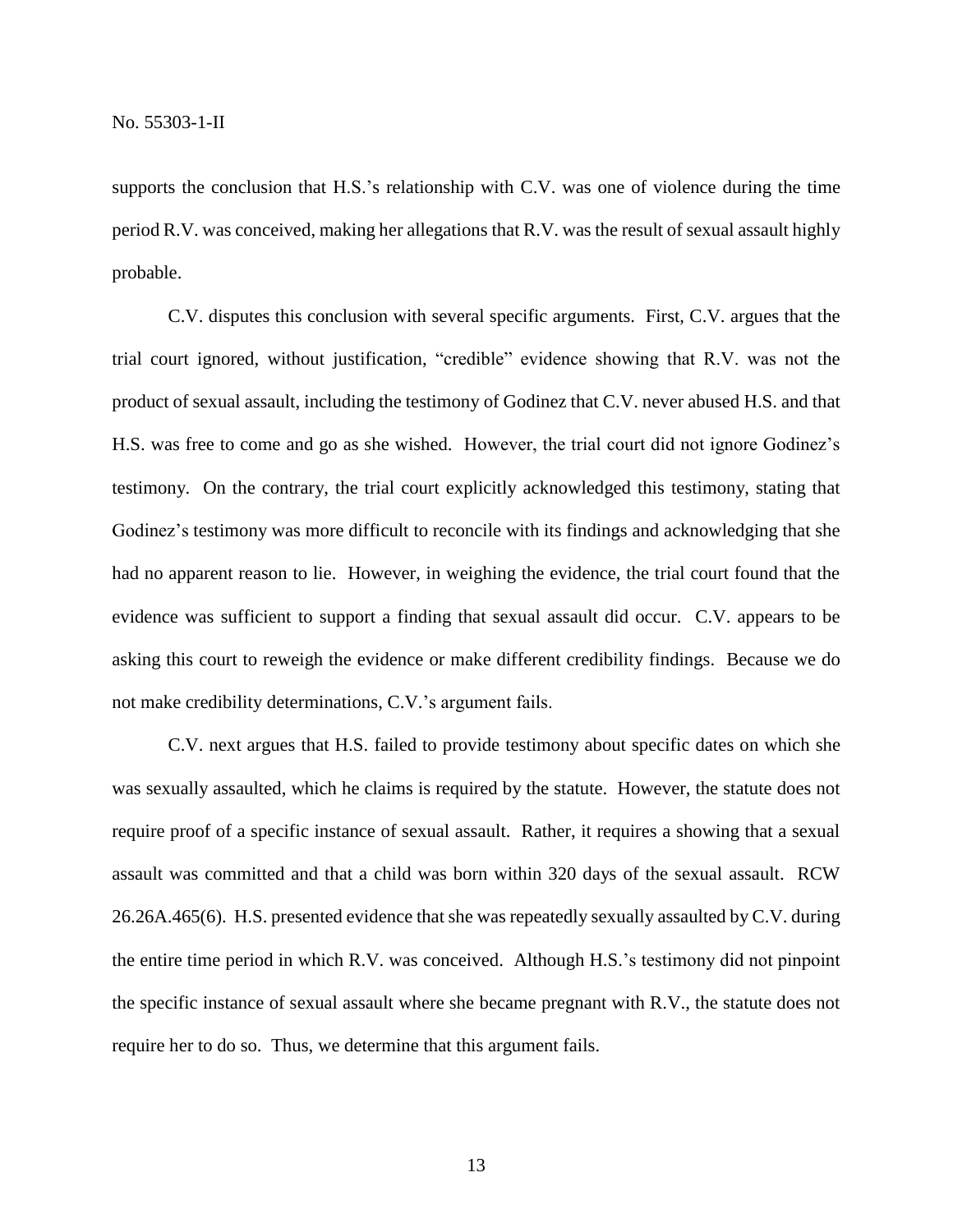$\overline{a}$ 

Finally, C.V. argues that the trial court improperly characterized domestic violence as sexual assault and that evidence of domestic violence was irrelevant to the "narrow" question of sexual assault. This argument ignores the record as a whole. The trial court commented that domestic violence was present in H.S and C.V.'s relationship, but it also explicitly stated that a finding of domestic violence did not necessarily result in a finding of sexual assault. The trial court's finding that R.V. was a product of a sexual assault was sufficiently supported by her testimony about the repeated sexual assaults she endured during the window of R.V.'s conception, which the trial court found to be sufficiently credible. Therefore, we find that this argument, too, fails.

Looking at the record as a whole, the trial court's determination that R.V. was born as a result of sexual assault was supported by substantial evidence in light of the highly probable test required by the clear, cogent, and convincing standard imposed by RCW 26.26A.465.

# II. CONSTITUTIONALITY OF RCW 26.26A.465

C.V. next argues that RCW 26.26A.465 violates both his substantive due process and equal protection rights because he possesses the fundamental right to parent R.V.<sup>2</sup> We disagree.

As a preliminary matter, C.V. failed to bring his due process and equal protection arguments at the trial court level. Therefore, we may refuse to review this claim of error unless C.V. demonstrates a manifest error affecting a constitutional right. *See* RAP 2.5(a). However, given the significance of the constitutional issues raised by C.V., we are deciding to exercise our

 $2$  Although C.V. appears to raise both federal and state due process and equal protection arguments, because the federal and state rights under these clauses are identical, they are each analyzed as one issue. *See State v. Manussier*, 129 Wn.2d 652, 672, 679-80, 921 P.2d 473 (1996).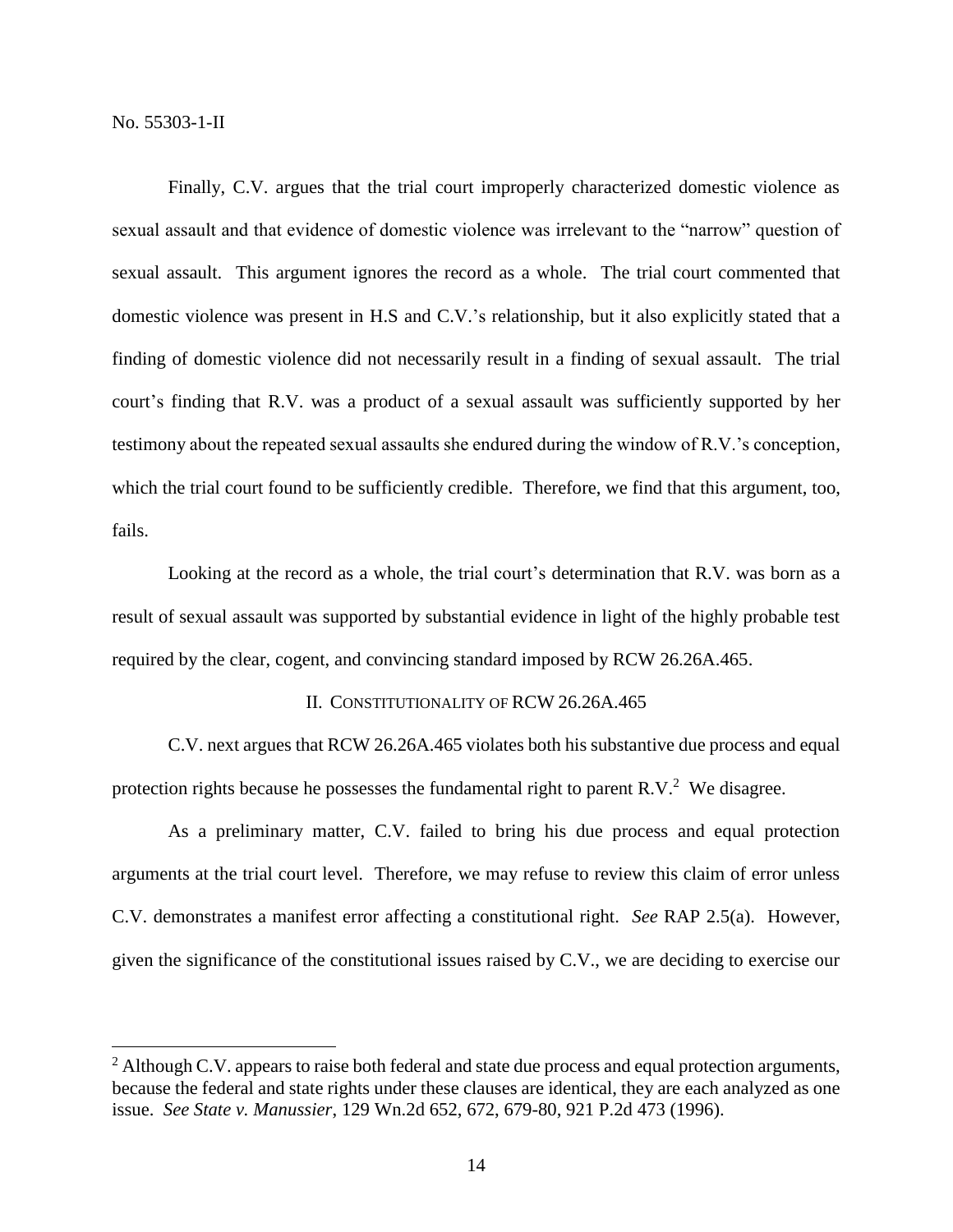discretion and address them. *See* RAP 2.5(a); *Roberson v. Perez*, 156 Wn.2d 33, 39, 123 P.3d 844 (2005).

## A. DUE PROCESS

## 1. Legal Principles

Under both the state a federal constitutions, no person may be deprived of life, liberty, or property without due process of law. U.S. CONST. amends. V, XIV, § 1; WASH. CONST. art. I, § 3. These provisions protect a parent's fundamental right to parent their child. *Meyer v. Nebraska*, 262 U.S. 390, 399-400, 43 S. Ct. 625, 67 L. Ed. 1042 (1923); *In re Welfare of Sumey*, 94 Wn.2d 757, 762, 621 P.2d 108 (1980).

However, this right is not absolute. *Sumey*, 94 Wn.2d at 762. A statute may limit the fundamental right to parent if it passes *strict scrutiny*, meaning it is narrowly tailored to advance a compelling state interest. *In re Custody of Smith*, 137 Wn.2d 1, 15, 969 P.2d 21 (1998). Under this standard, "the state may interfere only 'if it appears that parental decisions will jeopardize the health or safety of the child, or have a potential for significant social burdens.' " *Id.* at 17 (quoting *Wisconsin v. Yoder*, 406 U.S. 205, 234, 92 S. Ct. 1526, 32 L. Ed. 2d 15 (1972)).

When a due process claim does not involve a fundamental right, the standard of review is *rational basis* review. *In re Det. of Morgan*, 180 Wn.2d 312, 324, 330 P.3d 774 (2014). Rational basis review requires that the challenged law be rationally related to a legitimate government interest. *Id.*

We reviews claims of constitutional error de novo. *Zaitzeff v. City of Seattle*, 17 Wn. App. 2d 1, 7, 484 P.3d 470, *review denied*, 198 Wn.2d 1009 (2021); *Cert. denied*, 142 S. Ct. 1123 (2022).

15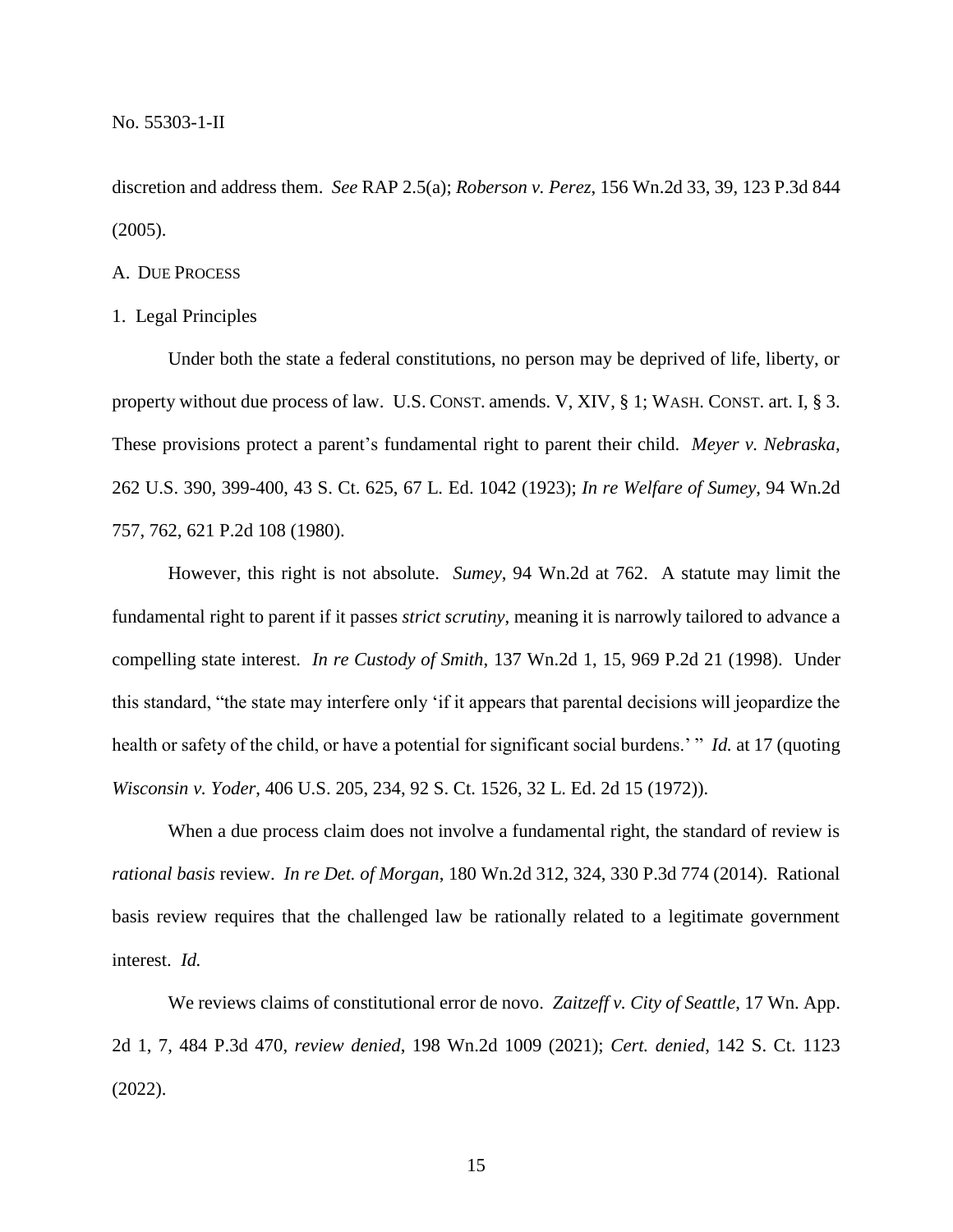# 2. Application

 $\overline{a}$ 

C.V. argues that RCW 26.26A.465 violates his substantive due process rights because the statute infringes on his fundamental right to parent and is not narrowly tailored to achieve a compelling state interest and, thus, fails strict scrutiny.<sup>3</sup> He argues that the statute is not narrowly tailored because it does not require any analysis as to whether his contact with R.V. is in the best interests of the child. C.V. also maintains that no compelling state interest is advanced by preventing him from establishing paternity without findings related to potential harm to R.V. We disagree.

The cornerstone of C.V.'s entire argument is the presumption that his biological role in the conception of R.V. automatically confers upon him the constitutionally protected fundamental right to parent. C.V. is wrong. The fundamental right to parent is not necessarily inherent in the fact of a biological relationship. *Lehr v. Robertson*, 463 U.S. 248, 261, 103 S. Ct. 2985, 77 L. Ed. 2d 614 (1983). The United States Supreme Court has held that the parent-child relationship merits constitutional protection only in "appropriate cases":

The significance of the biological connection is that it offers the natural father an opportunity that no other male possesses to develop a relationship with his offspring. If he grasps that opportunity and accepts some measure of responsibility for the child's future, he may enjoy the blessings of the parent-child relationship and make uniquely valuable contributions to the child's development. If he fails to do so, the Federal Constitution will not automatically compel a state to listen to his opinion of where the child's best interests lie.

<sup>3</sup> C.V.'s brief suggests a possible *procedural* due process claim in addition to a *substantive* due process claim. However, C.V. conceded during oral argument that he was not raising a procedural claim, so we limit our consideration to only a substantive claim.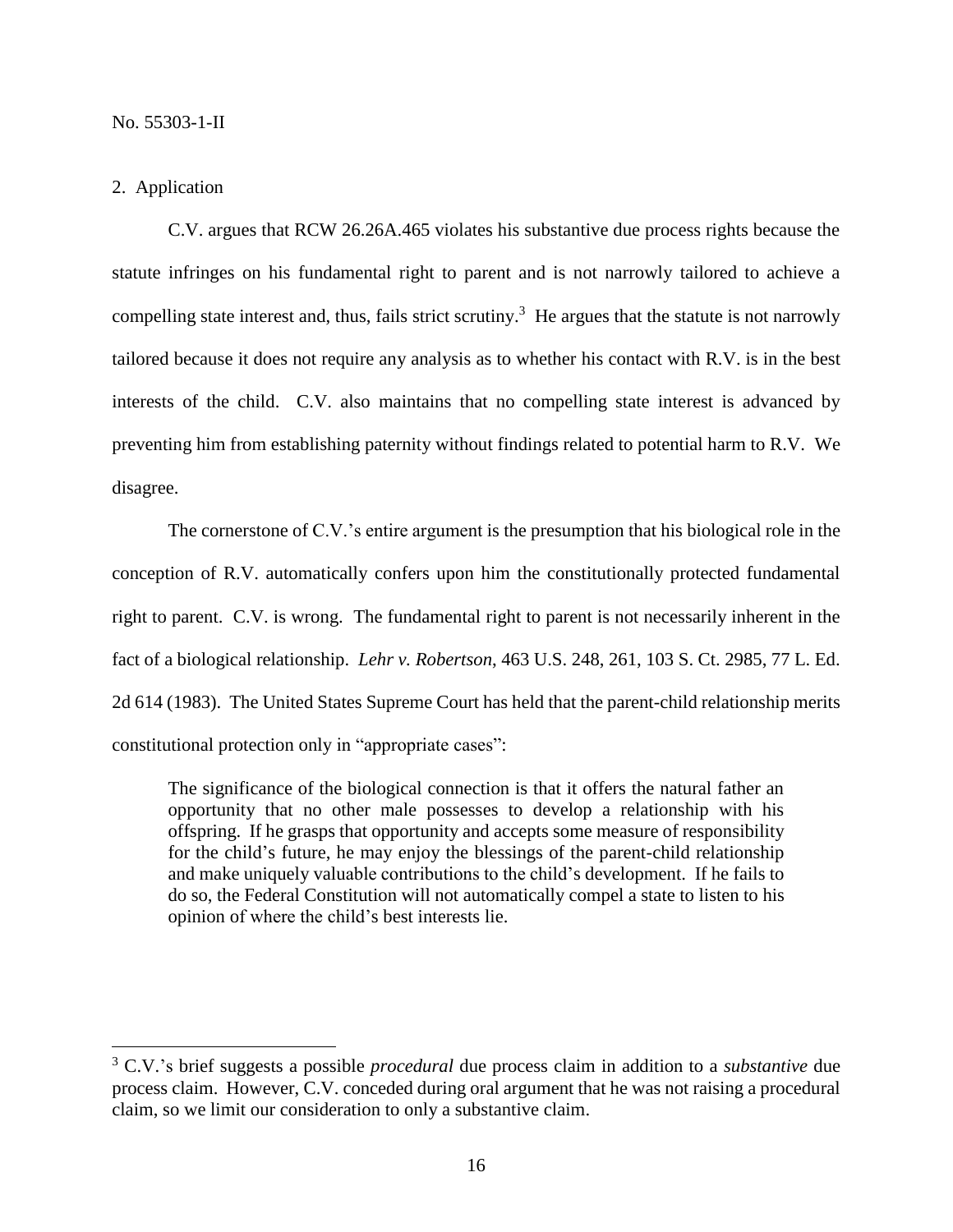*Id.* at 256, 262 (footnote omitted) (court holds that due process rights of putative father who had never established relationship with his child were not violated by failure to provide notice of adoption proceedings).

Although the Supreme Court and Washington courts have never addressed the precise issue of whether a sexual assault perpetrator has the same rights as other parents, the Seventh Circuit Court of Appeals has interpreted the *Lehr* decision to mean that where a person commits a sexual assault that results in the birth of a child, the person does not acquire a fundamental right to parent that child. *Peña v. Mattox*, 84 F.3d 894, 899-900 (7th Cir. 1996) (Posner, J.).

In *Peña*, the court held that the biological father of a child conceived as a result of statutory rape did not have a constitutionally protected interest in the child and, therefore, could not bring a claim related to the adoption of the child. *Id.* Writing for the court, Judge Posner described the fundamental right of parenthood as not being created solely through biology: "It is not the brute biological fact of parentage, but the existence of an actual or potential relationship that society recognizes as worthy of respect and protection, that activates the constitutional claim." *Id.* at 899. "[N]o court has gone so far as to hold that the mere fact of fatherhood, consequent upon a criminal act [of sexual assault] that our society does take seriously and that is not cemented . . . by association with the child, creates an interest that the Constitution protects in the name of liberty." *Id.* at 900.

While the sexual assault perpetrator may acquire constitutional rights, they are not the rights of parenthood; rather the perpetrator merely acquires "the procedural rights that the Constitution confers on criminal defendants." *See Id.* Furthermore, Judge Posner cautioned that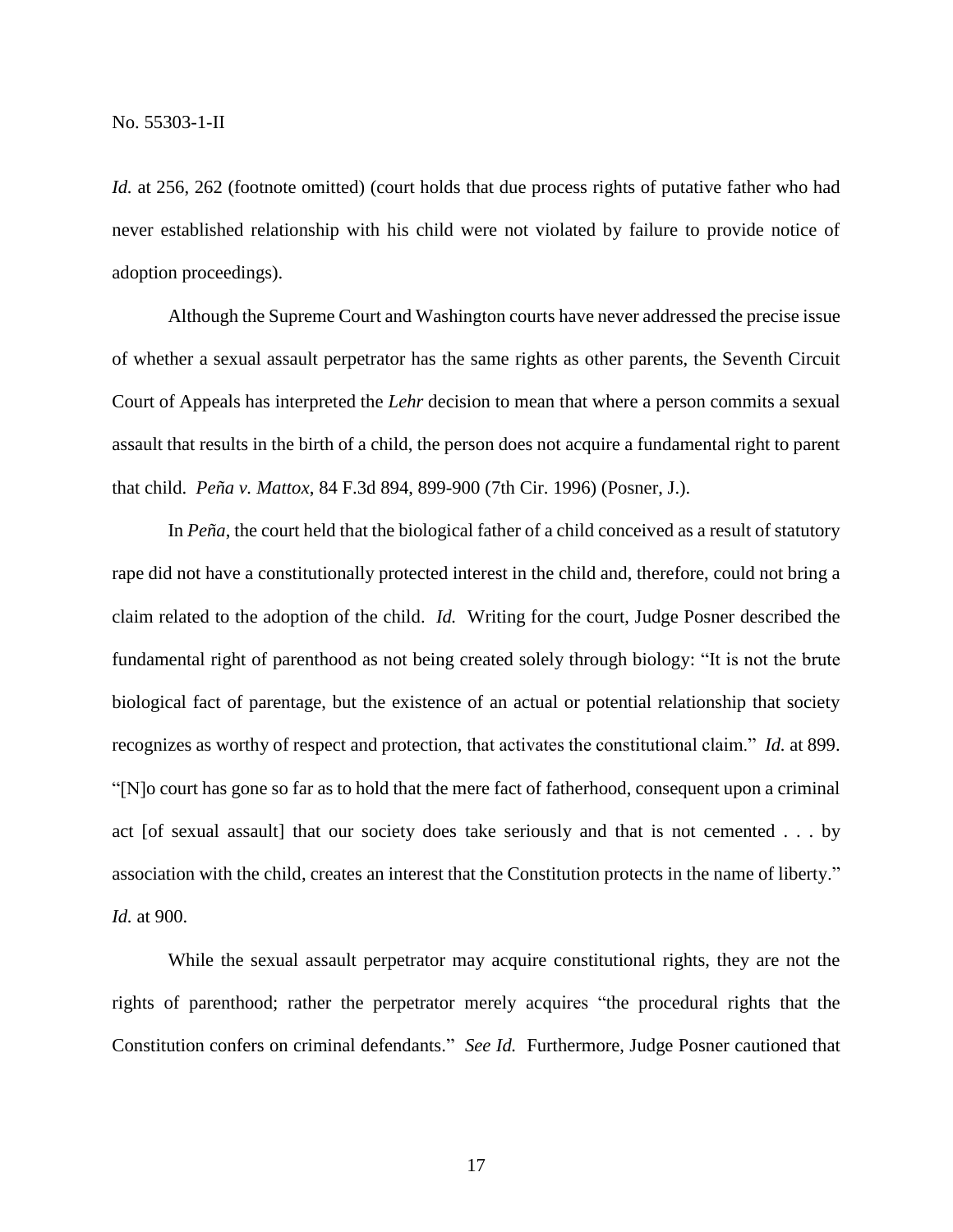a perpetrator should not be rewarded for his sexual assault "by receiving parental rights which he may be able to swap for the agreement . . . not to press criminal charges." *Id.*

Other courts have similarly found that perpetrators of sexual assault are not afforded the same constitutional protections that are normally given to parents when, through nonconsensual intercourse, they became biological parents. *See Adoption of Kelsey S., supra*, 1 Cal. 4th 816, 849 n. 14, 823 P.2d 1216 (1992) (deciding that nothing supported finding that father of child resulting from sexual assault committed by father would have due process or equal protection rights with regards to custody or adoption of child); *Shepherd v. Clemens*, 752 A.2d 533, 542 (Del. 2000) (stating, "No court has held that the mere fact of biological fatherhood, that was the result of a conception during a criminal act and that is unaccompanied by a relationship with the child, creates an interest that the United States Constitution protects in the name of liberty."); *Christian Child Placement Serv. of New Mexico Christian Children's Home v. Vestal*, 125 N.M. 426, 430, 962 P.2d 1261 (1998) (holding that person shown to have committed crime of sexual penetration of a minor has not acquired a fundamental right to withhold consent to adoption of a child resulting from the crime).

We agree with Judge Posner and these other authorities and hold that a perpetrator of sexual assault does not, by the mere fact of a biological role, acquire a fundamental right to parent a child resulting from the assault. "[T]he brute biological fact of parentage" does not automatically convey the fundamental right to parent to the sexual assault perpetrator. *Peña*, 84 F.3d at 899. Deeply ingrained in our legal system is the concept that a wrongdoer should not be permitted to profit from his wrong. *Id.* at 900. Rapists will not be rewarded for their crimes simply because they were successful in reproductive mechanics.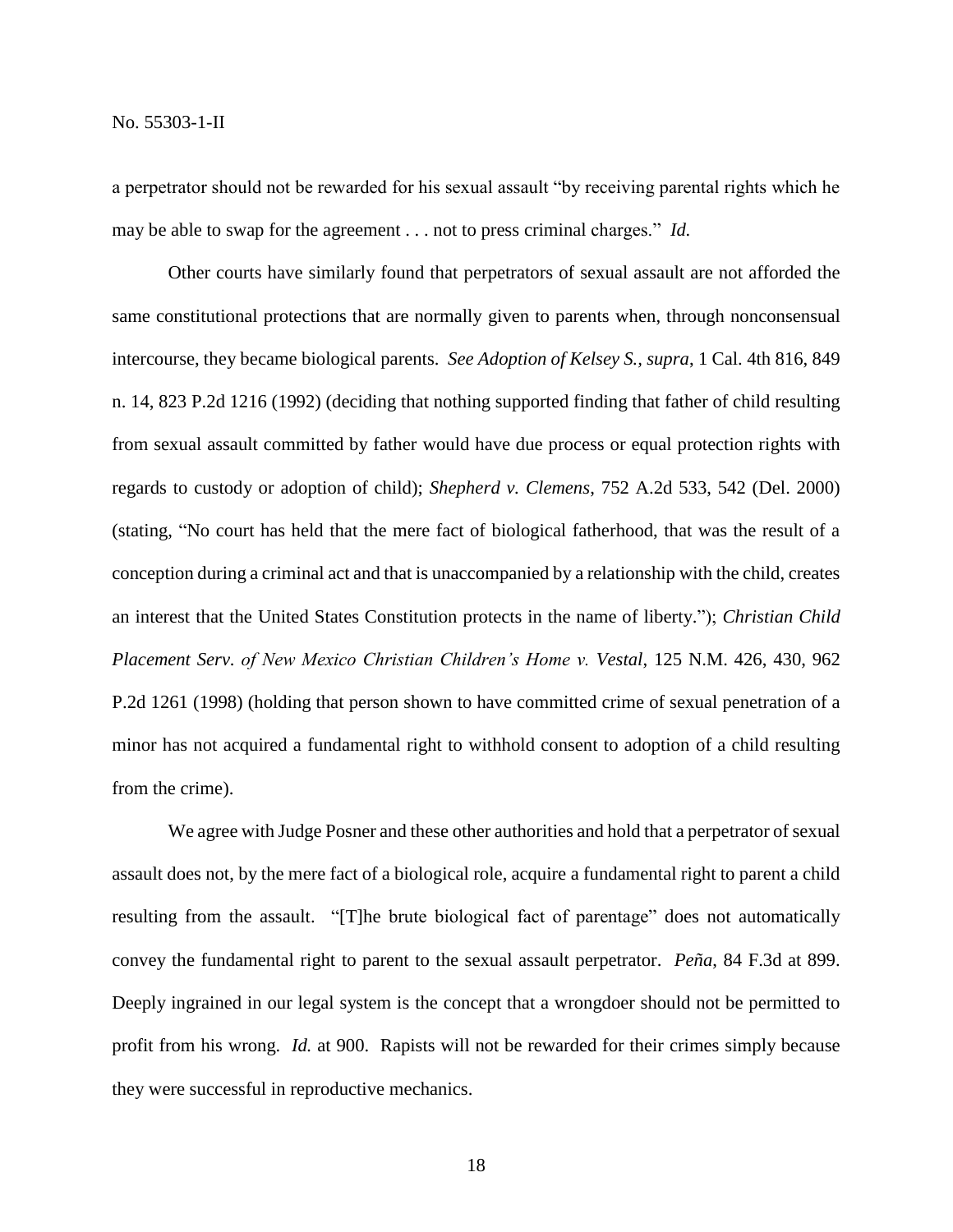Consequently, the perpetrator is not afforded the same due process rights of a person who is a parent to a child as a result of consensual sexual intercourse. If the perpetrator acquires no additional constitutional rights merely as a result of their biological relationship to the child, then no heightened constitutional protections are triggered; strict scrutiny review standard would not apply. If strict scrutiny is inapplicable, then the lower rational basis standard applies to RCW 26.26A.465 and the statute will pass constitutional muster so long as it is rationally related to a legitimate government interest.

We hold that RCW 26.26A.465 survives the rational basis review. There is a legitimate government interest in protecting victims of sexual assault and children birthed as a result of sexual assault from the violent perpetrators. *See* 34 U.S.C. § 21302 (stating that allowing rapists to maintain a relationship with the child resulting from their rape can have a traumatic impact on the survivor and the child). In the Rape Survivor Child Custody Act, Congress encouraged states to enact statutes to allow rape survivors "to petition for the termination of parental rights of the rapist." 34 U.S.C. § 21302(7). It found that "[a] rapist pursuing parental or custody rights causes the survivor to have continued interaction with the rapist, which can have traumatic psychological effects on the survivor, and can make it more difficult for her to recover." 34 U.S.C. § 21302(8). "Rapists may use the threat of pursuing custody or parental rights to coerce survivors into not prosecuting rape, or otherwise harass, intimidate, or manipulate them." 34 U.S.C. § 21302(10). "These traumatic effects on the mother can severely negatively impact her ability to raise a healthy child." 34 U.S.C. § 21302(9).

Although the perpetrator may also have some interest in maintaining the relationship with the child, that interest is outweighed by the fact that the child was a result of their violent act and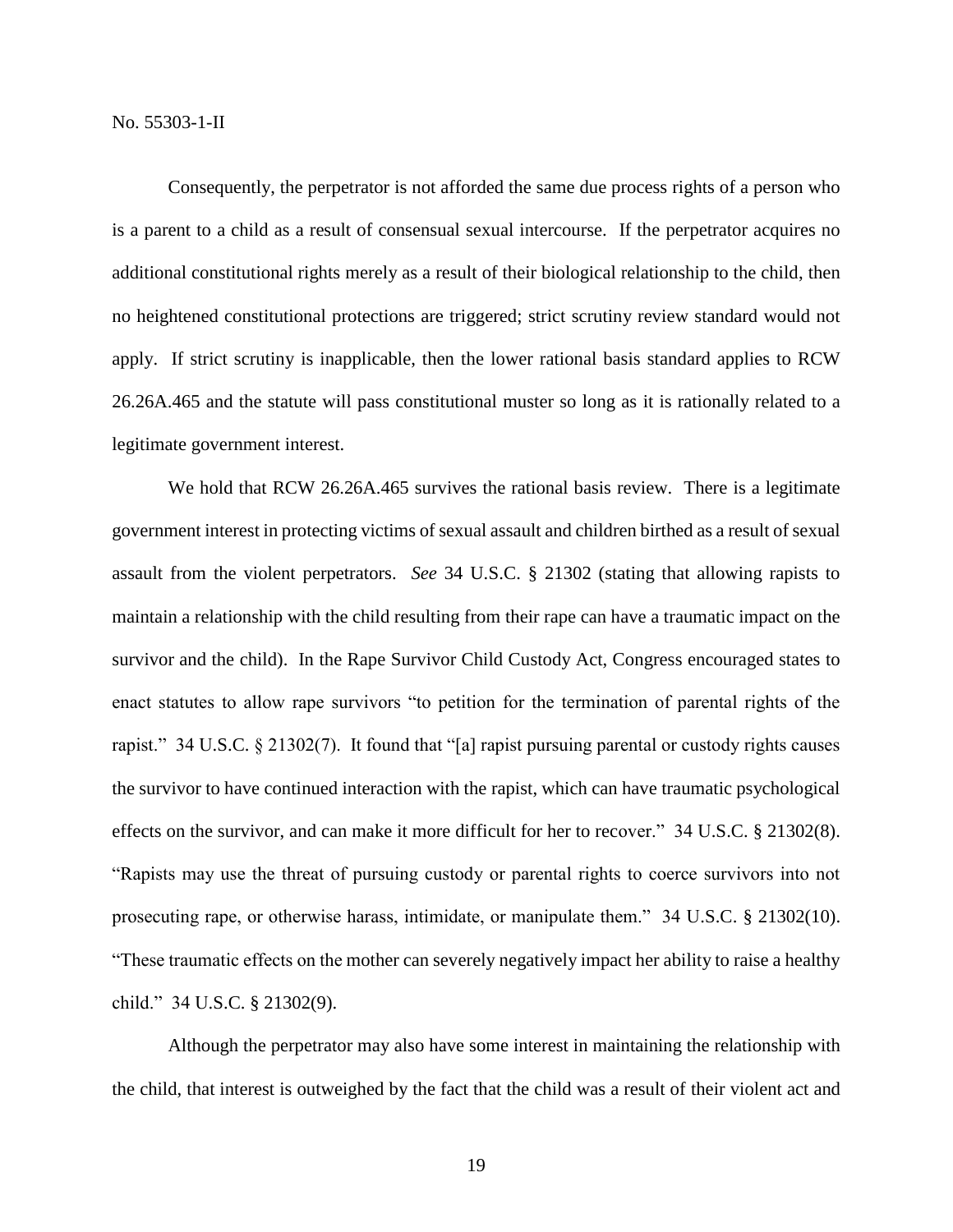outweighed by the strong interest in protecting the victim parent from the trauma of having to continue to interact with the perpetrator. For these reasons, protection of victims of sexual violence from further harm and the consequent effect on the raising of a child is a legitimate government interest.

The statute also is rationally related to the government's interest here for at least two reasons. First, the statute is limited to circumstances where the person has not already been adjudicated to be the parent of the child and where an allegation of sexual assault is made within four years of the child's birth. By preventing a trial court from terminating the parentage of a person who may have already established a parent-child relationship with the child, these requirements limit the statute's reach to those individuals whose involvement with the child has not developed beyond a biological role and, thereby, mitigate against damaging the child's interest in maintaining an existing parental bond.

Second, the statute requires proof by clear, cogent, and convincing evidence prior to the termination of parental rights. This high standard has been determined by the Supreme Court as satisfying due process even in the context of termination of rights of parents who possess additional constitutional rights to parent (which sexual assault perpetrators do not). *Santosky v. Kramer*, 455 U.S. 745, 769, 102 S. Ct. 1388, 71 L. Ed. 2d 599 (1982). In *Santosky,* the court determined that when terminating the constitutional right to parent, striking a fair balance between the rights of parents and the State's interests required more than simply a preponderance of the evidence. *Id.* at 769-70. By using this same high evidentiary standard, RCW 26.26A.465 then clearly exceeds the standard necessary to meet the rational basis review.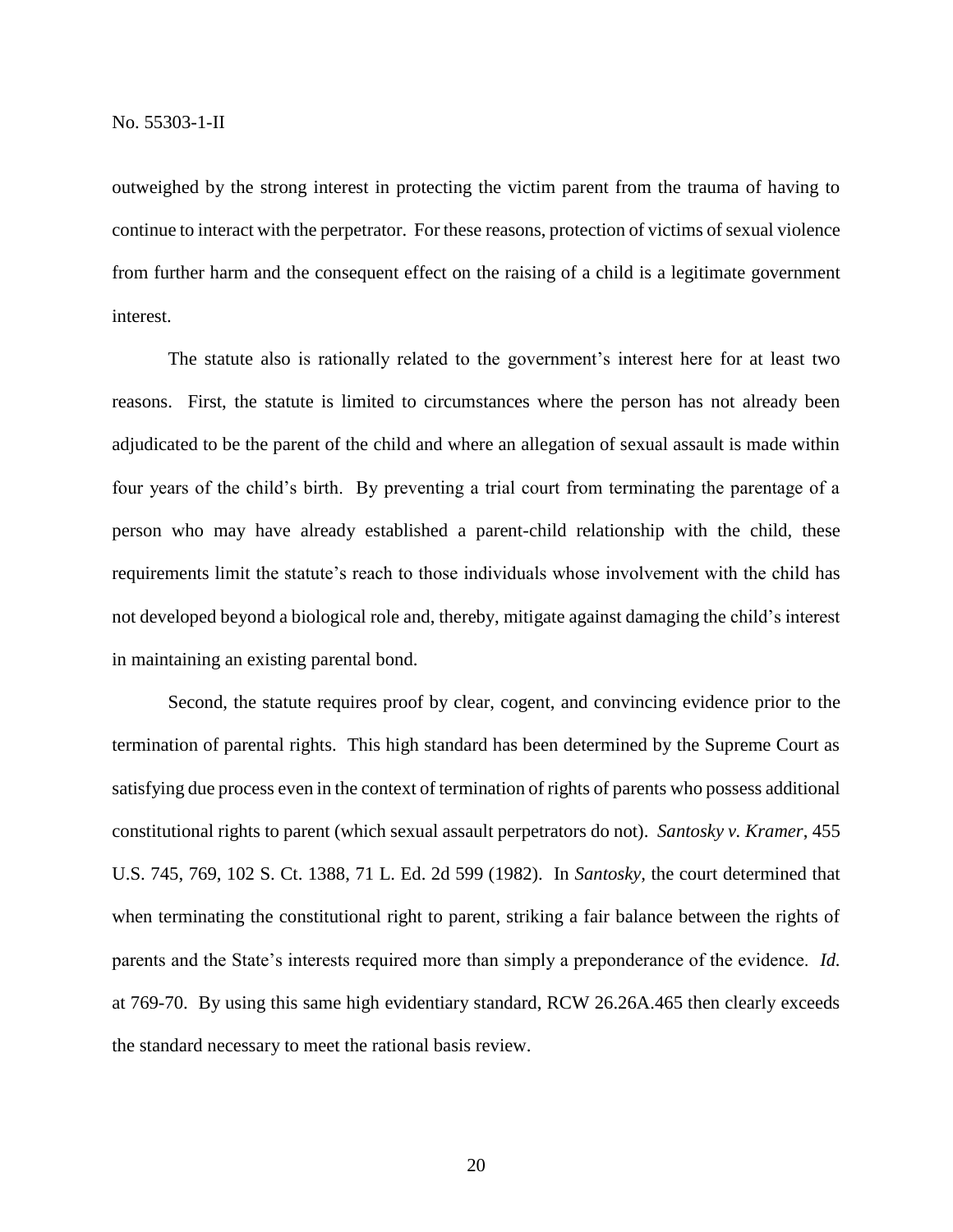Because RCW 26.26A.465 is rationally related to a legitimate government interest, it satisfies rational basis review and does not violate C.V.'s substantive due process rights.

#### B. EQUAL PROTECTION

C.V. next contends that RCW 26.26A.465 violates equal protection because the statute treats him differently than other established parents.

1. Legal Principles

Under the Fourteenth Amendment of the Constitution and article I, section 12 of the Washington Constitution, equal protection provides that similarly situated persons are entitled to be treated similarly under the law. *State v. Coria*, 120 Wn.2d 156, 169, 839 P.2d 890 (1992).

An equal protection analysis requires us to first determine whether the person making the claim is similarly situated with other individuals. *State v. Osman*, 157 Wn.2d 474, 484, 139 P.3d 334 (2006). "A defendant must establish that he received disparate treatment because of membership in a class of similarly situated individuals and that the disparate treatment was the result of intentional and purposeful discrimination." *Id.* "Although equal protection does not require that the State treat all persons identically, any classification must be relevant to the purpose for the disparate treatment." *Id.*

If we determine that a statute treats similarly situated individuals differently, we then evaluate the statute under an equal protection analysis. To determine whether a statute violates equal protection, we will either apply strict scrutiny, intermediate scrutiny, or rational basis review. *State v. Hirschfelder*, 170 Wn.2d 536, 550, 242 P.3d 876 (2010). Which test applies depends on the classification and rights involved:

21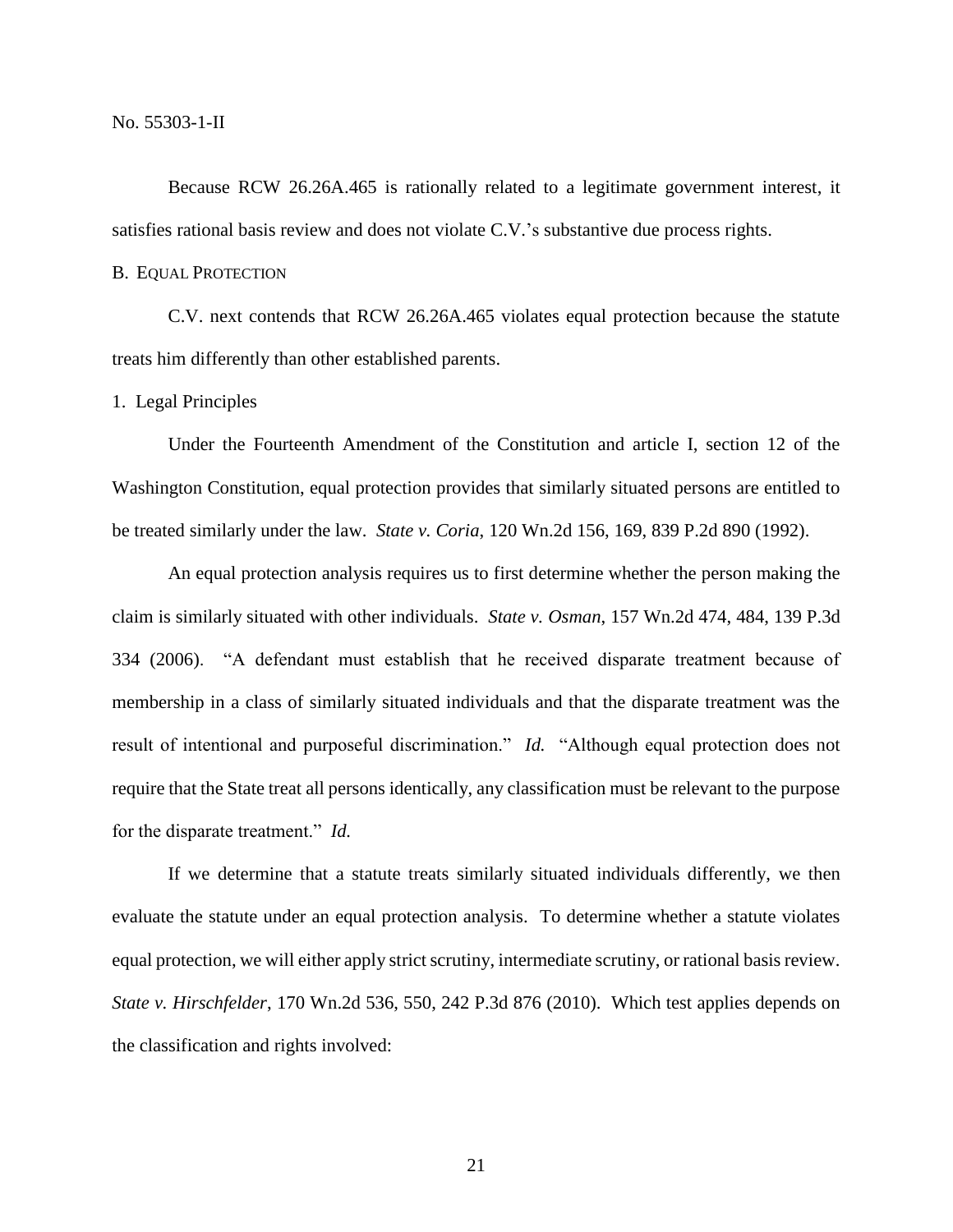Suspect classifications, such as race, alienage, and national origin, are subject to strict scrutiny. 'Strict scrutiny also applies to laws burdening fundamental rights or liberties." Intermediate scrutiny applies only if the statute implicates both an important right and a semi-suspect class not accountable for its status. Absent a fundamental right or suspect class, or an important right or semi-suspect class, a law will receive rational basis review.

*Id.* (internal quotation marks and citations omitted).

2. Application

 $\overline{a}$ 

Similar to his arguments about due process, C.V. argues that RCW 26.26A.465 violates his equal protection rights. He claims that the law unfairly applies different standards to two groups of parents—parents who are accused of sexual assault resulting in the birth of a child and other parents facing termination of their parental rights. He argues that equal protection is violated because RCW 13.34.180 of the dependency statute and RCW 26.33.120 of the adoption statute both require failures by a parent in undertaking their duties and consideration of the best interests of the child, while RCW 26.26A.465 does not.<sup>4</sup> We disagree.

C.V.'s equal protection argument requires these two groups of parents to be similarly situated, but they are not. The parent classes to which C.V. refers involve individuals who possess the fundamental right to parent. RCW 13.34.180 provides for the termination of the rights of an *established* parent in the context of a dependency. RCW 26.33.120 provides for the termination of the rights of an *established* parent in the context of a potential adoption. Unlike the parents covered in these statutes, C.V. does not have an established fundamental right to parent R.V. As

<sup>&</sup>lt;sup>4</sup> C.V. also argues, solely in his reply brief, that the statute violates equal protection because it discriminates on the basis of gender. Because he fails to raise this issue in his opening brief, we decline to address it. *See Cowiche Canyon Conservancy v. Bosley*, 118 Wn.2d 801, 809, 828 P.2d 549 (1992) ("An issue raised and argued for the first time in a reply brief is too late to warrant consideration.").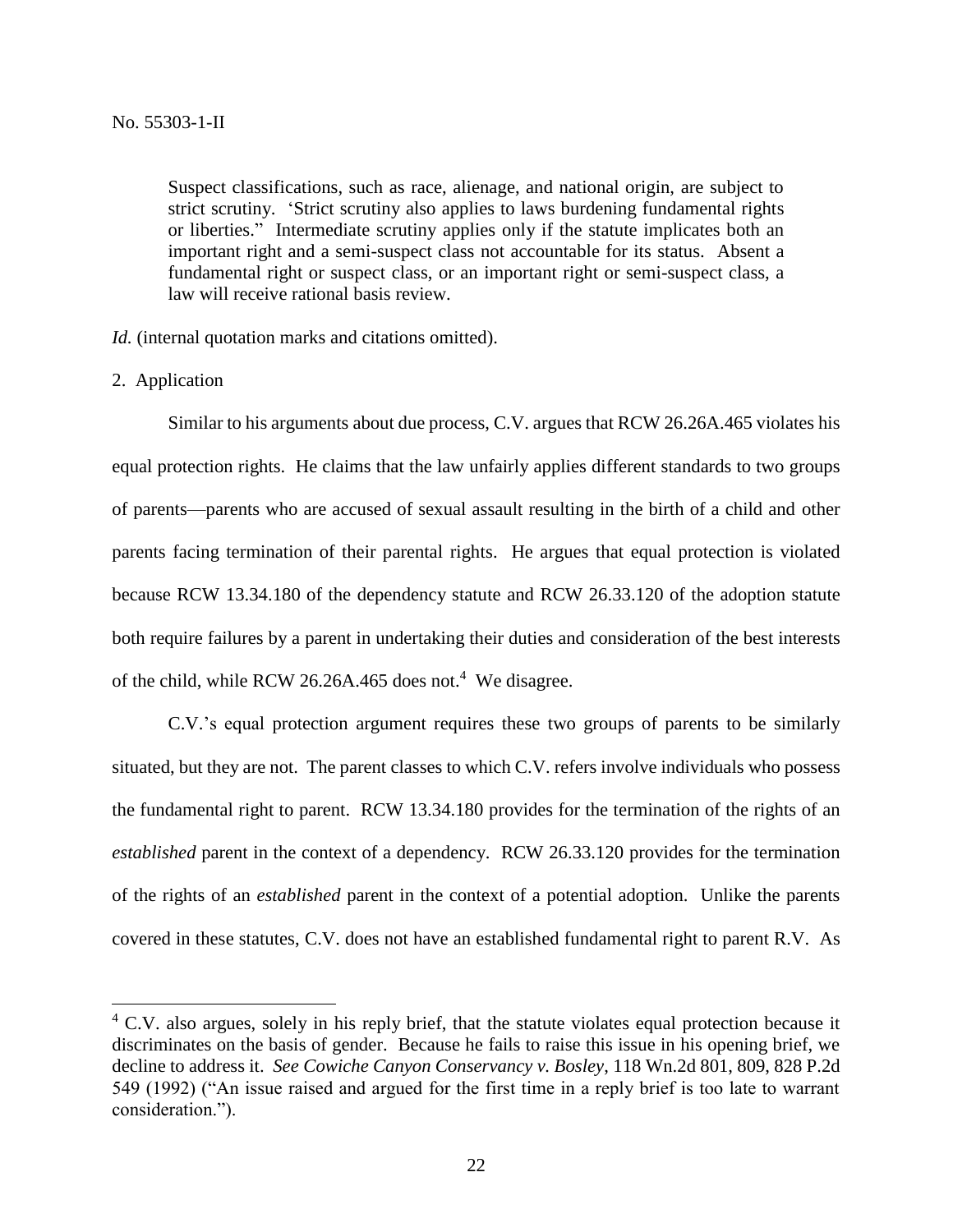explained above, perpetrators of sexual violence who become biological parents as a result of an assault do not obtain the same rights of other parents. Rapists are simply not similarly situated with any other class of parents. Without a similarly situated class, C.V.'s equal protection argument fails.

This conclusion comports with holdings from other courts. While Washington courts have not addressed this precise issue, the Supreme Court has held that where one parent has a substantial relationship with a child and the other does not, the parents are not similarly situated for the purpose of implicating equal protection. *Lehr*, 436 U.S. at 265-67.

Similarly the New Mexico Supreme Court has held that "individuals who commit rape or incest of a child, thereby fathering a child, are not similarly situated to a parent who lawfully fathers a child and is subsequently charged with neglect." *Vestal*, 125 N.M. at 432. When the respondent in *Vestal*, who was a biological parent as a result of sexual penetration of a thirteenyear-old child, equated his case to that of an unwed father seeking to exercise parental rights over a child born out of wedlock, the court disagreed:

An individual who has committed criminal sexual penetration of a child, thereby impregnating her, may be an unwed father, but he is not similarly situated to an unmarried man who has fathered a child by a consenting adult women.

*Id.*at 431-432.

We agree with these authorities. Accordingly, because C.V. fails to identify another similarly situated class, his equal protection argument fails.

23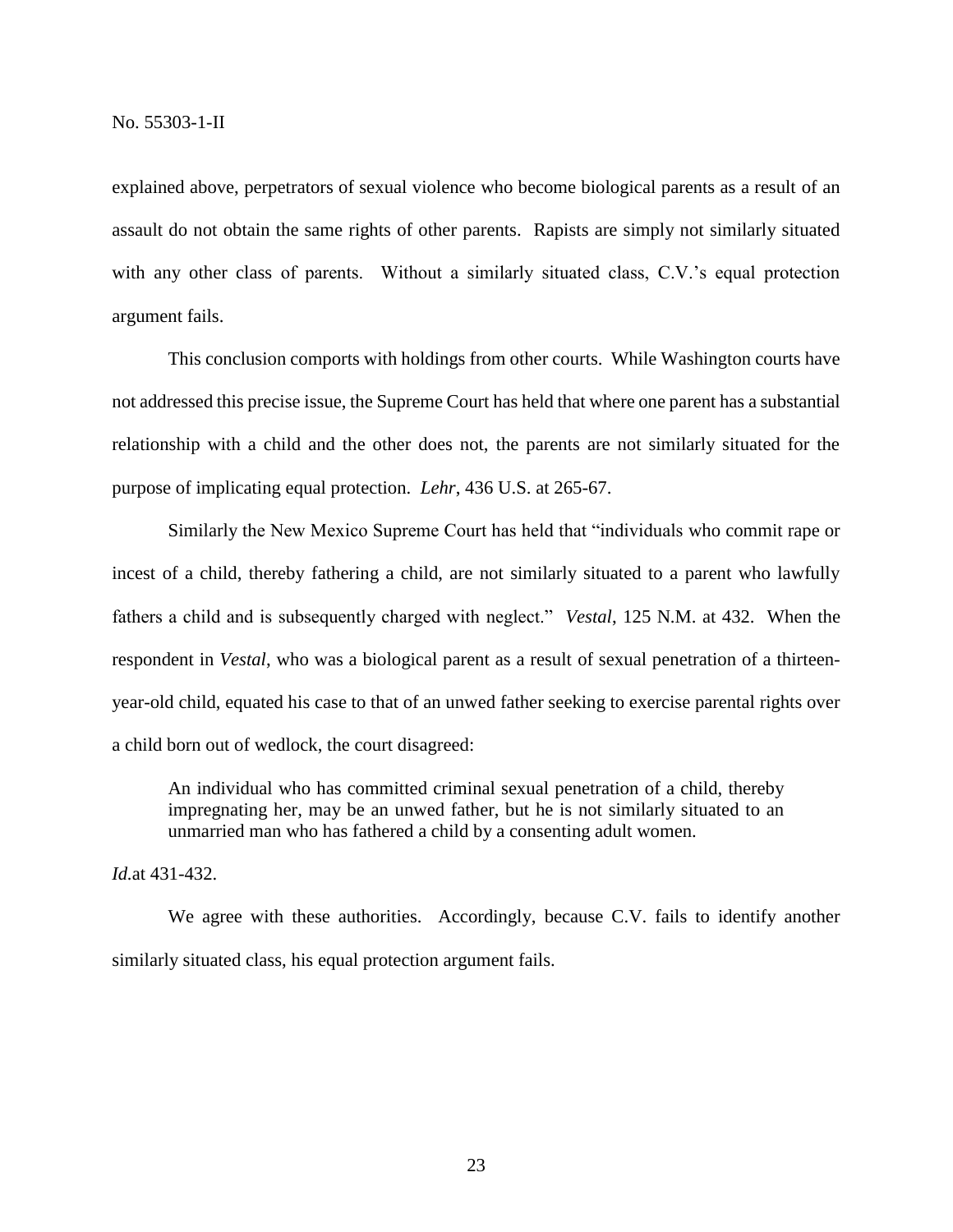# **CONCLUSION**

In conclusion, we hold that there was sufficient evidence to support the trial court's conclusion that R.V. was conceived as a result of sexual assault as required under RCW 26.26A.465. Further, we hold that as a perpetrator of sexual assault that resulted in the birth of a child, C.V. does not have a fundamental right to parent R.V. Without implicating a fundamental right, C.V.'s substantive due process claim is reviewed under a rational basis standard, and RCW 26.26A.465 withstands such review. Finally, we hold that C.V.'s equal protection claim fails. Accordingly, we affirm the superior court.

Jone, J.

I concur:

 $J$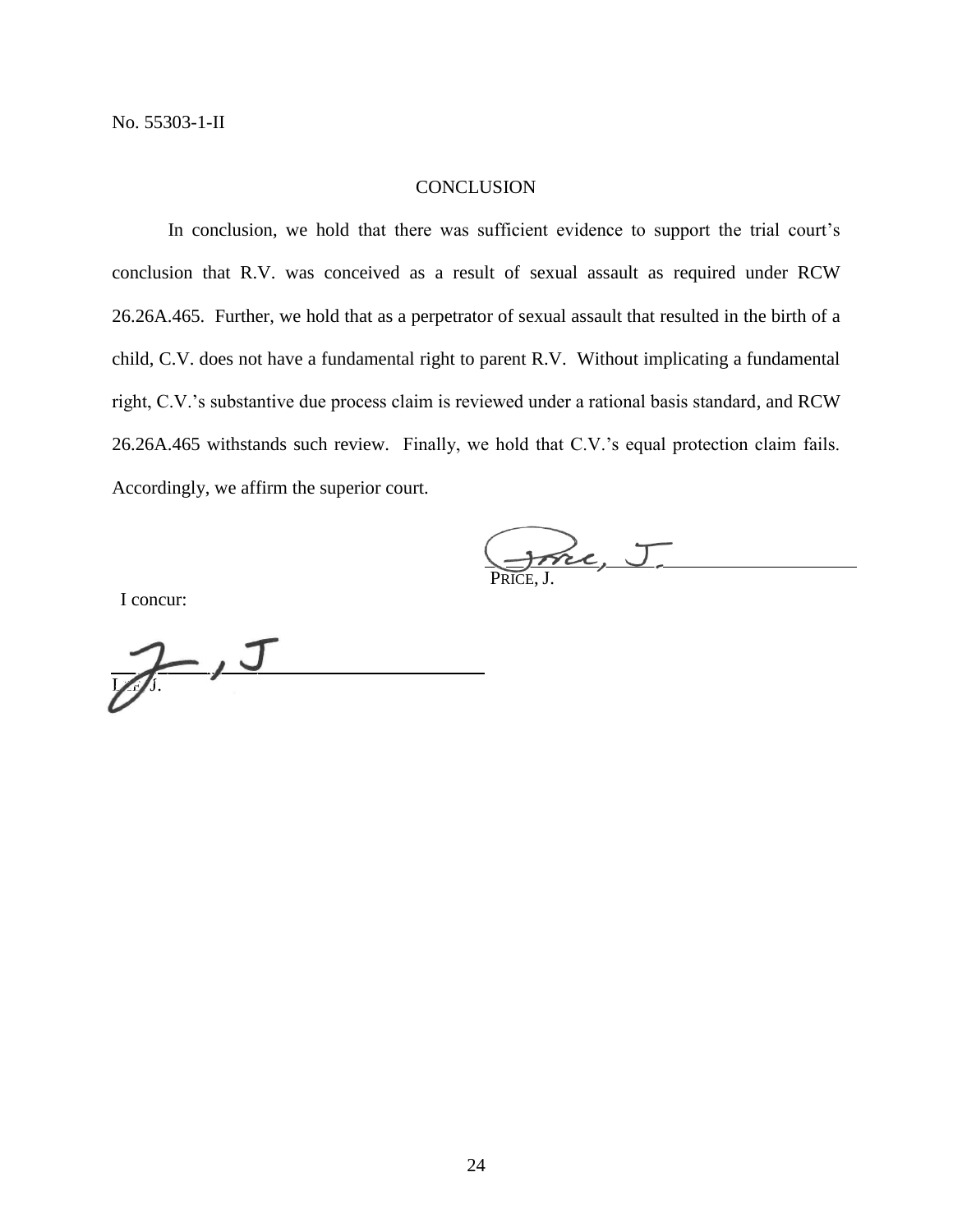GLASGOW, C.J. (concurring)—I agree with the majority that the trial court's ruling was supported by substantial evidence and that CV is not similarly situated to established parents facing termination proceedings for purposes of an equal protection analysis. I also agree with the majority that CV has not acquired a fundamental right to parent and that RCW 26.26A.465 satisfies rational basis review. I write separately to emphasize that even if a fundamental right to parent were implicated, RCW 26.26A.465 would nevertheless survive a strict scrutiny analysis.

CV contends RCW 26.26A.465 violates substantive due process because it "does not identify any compelling State interest that is being advanced by preventing paternity from being established without any analysis as to potential detriment of the child." Opening Br. of Appellant at 27. I disagree.

When reviewing a constitutional challenge to a statute, we presume the statute is constitutional. *Wash. Bankers Ass'n v. State*, 198 Wn.2d 418, 427, 495 P.3d 808 (2021), *pet. for cert. filed*, No. 21-1066 (2022). We "must begin 'with the assumption that the legislature, which is a coequal branch of government that is sworn to uphold the Constitution, has indeed considered the constitutionality of its enactments.'" *In re Dependency of I.J.S.*, 128 Wn. App. 108, 115, 114 P.3d 1215 (2005) (quoting *In re Custody of Osborne*, 119 Wn. App. 133, 147, 79 P.3d 465 (2003)).

"A parent's constitutionally protected right to rear [their] children without state interference, has been recognized as a fundamental 'liberty' interest protected by the Fourteenth Amendment and also as a fundamental right derived from the privacy rights inherent in the constitution." *In re Custody of Smith*, 137 Wn.2d 1, 15, 969 P.2d 21 (1998). But a parent's rights "'are not absolute and must yield to fundamental rights of the child or important interests of the State.'" *In re Custody of Shields*, 157 Wn.2d 126, 142, 136 P.3d 117 (2006) (internal quotation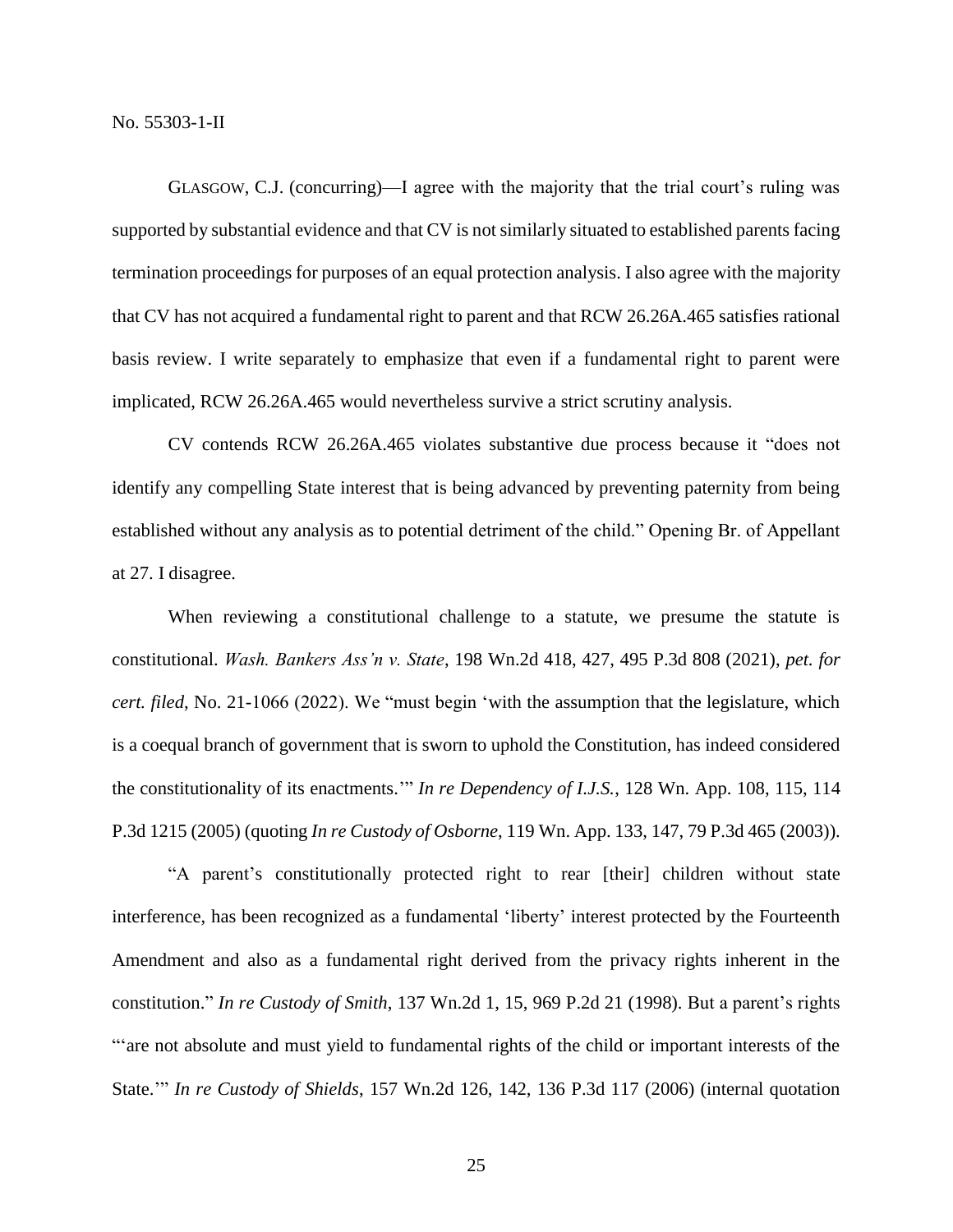marks omitted) (quoting *In re Marriage of Allen*, 28 Wn. App. 637, 646, 626 P.2d 16 (1981)). The State may interfere with the right to parent if it "'can show that it has a compelling interest and such interference is narrowly drawn to meet only the compelling state interest involved.'" *In re Parentage of C.A.M.A.*, 154 Wn.2d 52, 57, 109 P.3d 405 (2005) (quoting *Smith*, 137 Wn.2d at 15).

When the legislature enacted RCW 26.26A.465, it intended to protect both survivors of sexual assault and their children. The legislature first offered parent survivors of sexual assault a process for precluding the person who assaulted them from establishing legal parentage in 2017. *See* SUBSTITUTE H.B. 1543, 65th Leg., Reg. Sess. (Wash. 2017). At that time, in addition to adopting the section now codified at RCW 26.26A.465 in Washington's Uniform Parentage Act, chapter 26.26A RCW, the legislature simultaneously amended RCW 26.09.191, the statute governing parenting plans and residential time. The legislature amended RCW 26.09.191 to add, "The court shall not enter an order . . . allowing a parent to have contact with a child if the parent has been found by clear and convincing evidence pursuant to RCW 26.26A.465 to have committed sexual assault . . . against the child's parent" and "the child was born within three hundred twenty days of the sexual assault." RCW 26.09.191(2)(m)(iii); *see* LAWS OF 2017, ch. 234, § 2.

There can be no dispute that the legislature may place limits on the rights and responsibilities that accompany parentage based on a compelling state interest. *See, e.g.*, *In re Custody of L.M.S.*, 187 Wn.2d 567, 571, 387 P.3d 707 (2017) (explaining that a former statute allowed a nonparent to petition for child custody where there was a threshold showing that "the biological parent is either unfit or that placing the child in the parent's custody would result in actual detriment to the child's growth and development"). Sexual assault is a "crime serious enough to call into question[] a person's capacity to parent." Anastasia Doherty, *Choosing to Raise*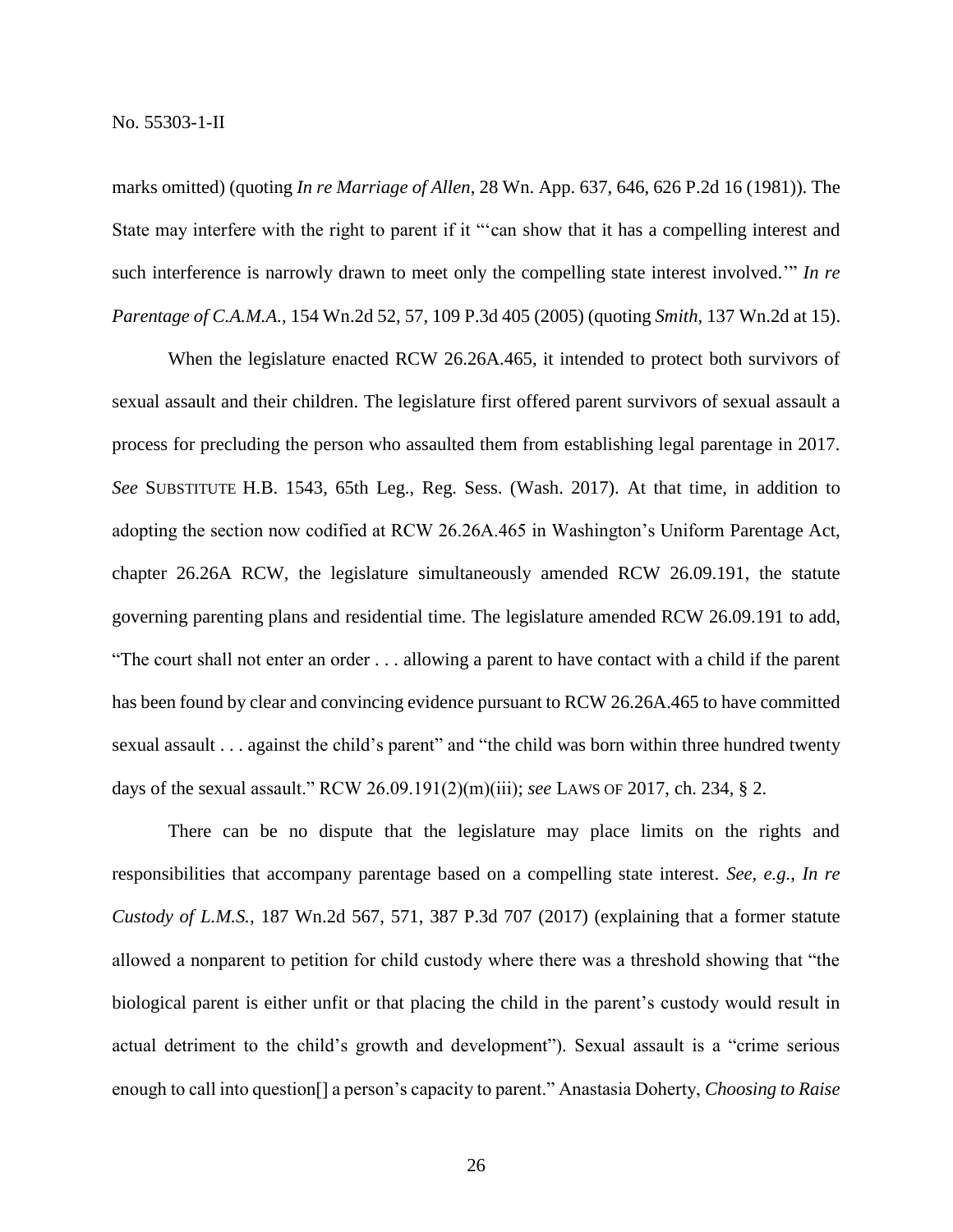*a Child Conceived Through Rape: The Double-Injustice of Uneven State Protection*, 39 WOMEN'S RTS. L. REP. 220, 267 (Spring/Summer 2018).

The State has a well-established compelling interest in the safety and welfare of children. "As parens patriae the state acts from the viewpoint and in the interests of the child . . . where a child has been harmed or where there is a threat of harm to a child." *Smith*, 137 Wn.2d at 16. If a parent's actions "seriously conflict with the physical or mental health of the child," the State is not merely permitted to intervene, but has a "*responsibility* to intervene to protect the child." *Id.* at 25; *see also In re Welfare of A.W.*, 182 Wn.2d 689, 709, 344 P.3d 1186 (2015) ("The State's primary interest is providing for the health and safety of children.").

There is also a compelling state interest in protecting survivors of sexual assault from further contact with and harm by the perpetrator of the assault. *See State v. Lee*, 188 Wn.2d 473, 496, 396 P.3d 316 (2017) ("[T]he State has a compelling interest in protecting rape victims."); *State v. Phillips*, 6 Wn. App. 2d 651, 676, 431 P.3d 1056 (2018) ("The State has a compelling interest in preventing future harm to the victims of [domestic violence assault] and in protecting children."); *In re Pers. Restraint of Martinez*, 2 Wn. App. 2d 904, 915, 413 P.3d 1043 (2018) ("[T]he State has a compelling interest in preventing contact between a [convicted child rapist] and victim where the [rapist] continues to pose a threat to the victim."), *abrogated on other grounds by In re Pers. Restraint of Winton*, 196 Wn.2d 270, 474 P.3d 532 (2020). Where a pregnant survivor faces the possibility of parenting the resulting child with their rapist, the State has a compelling interest in protecting against possible manipulation of the survivor, not to mention the harm in being forced to subject their child to their own attacker. Testimony in favor of the 2017 legislation acknowledged that the threat of a custody battle can be used to coerce a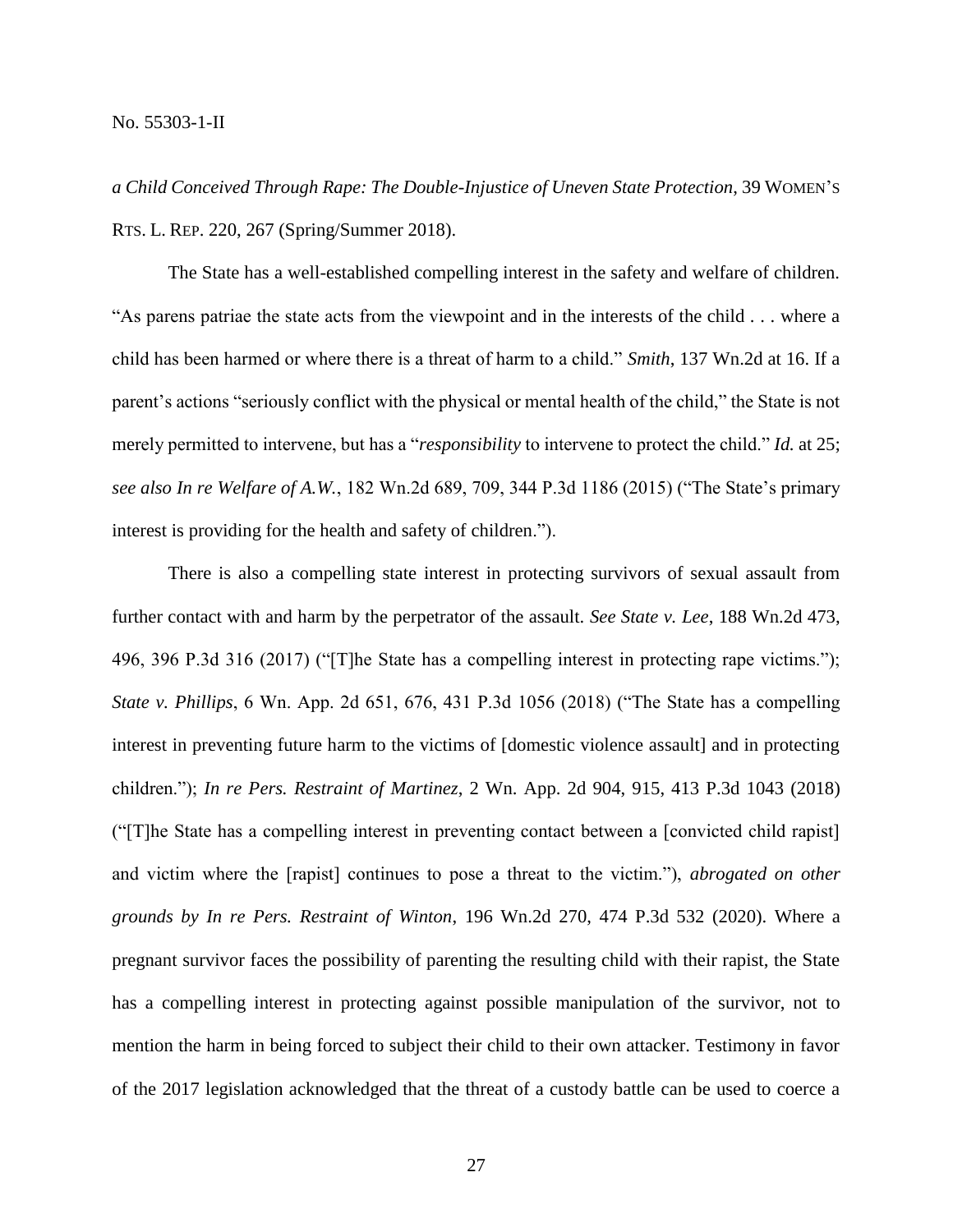sexual assault survivor to refuse to cooperate in a criminal prosecution. S.B. REP. ON SUBSTITUTE H.B. 1543, at 4, 65th Leg., Reg. Sess. (Wash. 2017). The testimony also emphasized the harm that occurs when a survivor is forced to litigate a parenting issue with their rapist or permit the person who assaulted them to have access to their child. *Id.* at 5.

Perhaps recognizing the compelling state interests at stake, CV focuses on the "narrowly tailored" requirement in the strict scrutiny analysis. CV cites RCW 26.09.191 $(2)(a)(iii)$  as an example of the legislature's ability to provide less restrictive means "to address any perceived risk to the child." Opening Br. of Appellant at 27. RCW 26.09.191(2)(a)(iii) requires limiting a parent's residential time where the parent has been found to have committed "sexual assault that causes grievous bodily harm or the fear of such harm or that results in a pregnancy." RCW 26.09.191 also includes rebuttable presumptions that a person convicted of certain sex offenses, including indecent liberties, "poses a present danger to a child" and "places a child at risk of abuse or harm." RCW 26.09.191(2)(d), (e). CV argues that the Uniform Parentage Act's conclusive presumption could be more narrowly tailored to align with the rebuttable presumptions in RCW 26.09.191. But the legislature has clarified that these presumptions "may be rebutted only after a written finding that the child was *not* conceived and subsequently born as a result of a sexual assault committed by the parent requesting residential time." RCW 26.09.191(2)(f), (g) (emphasis added). In other words, if the child was conceived as a result of sexual assault, the legislature has assumed the assaultive parent will inherently pose a danger or risk of harm to that child. Thus, the legislature expressly rejected the possibility of providing greater flexibility or allowing fewer restrictions under the circumstances at issue here. In sum, these statutes do not support CV's assertion that more narrow tailoring has occurred under chapter 26.09 RCW.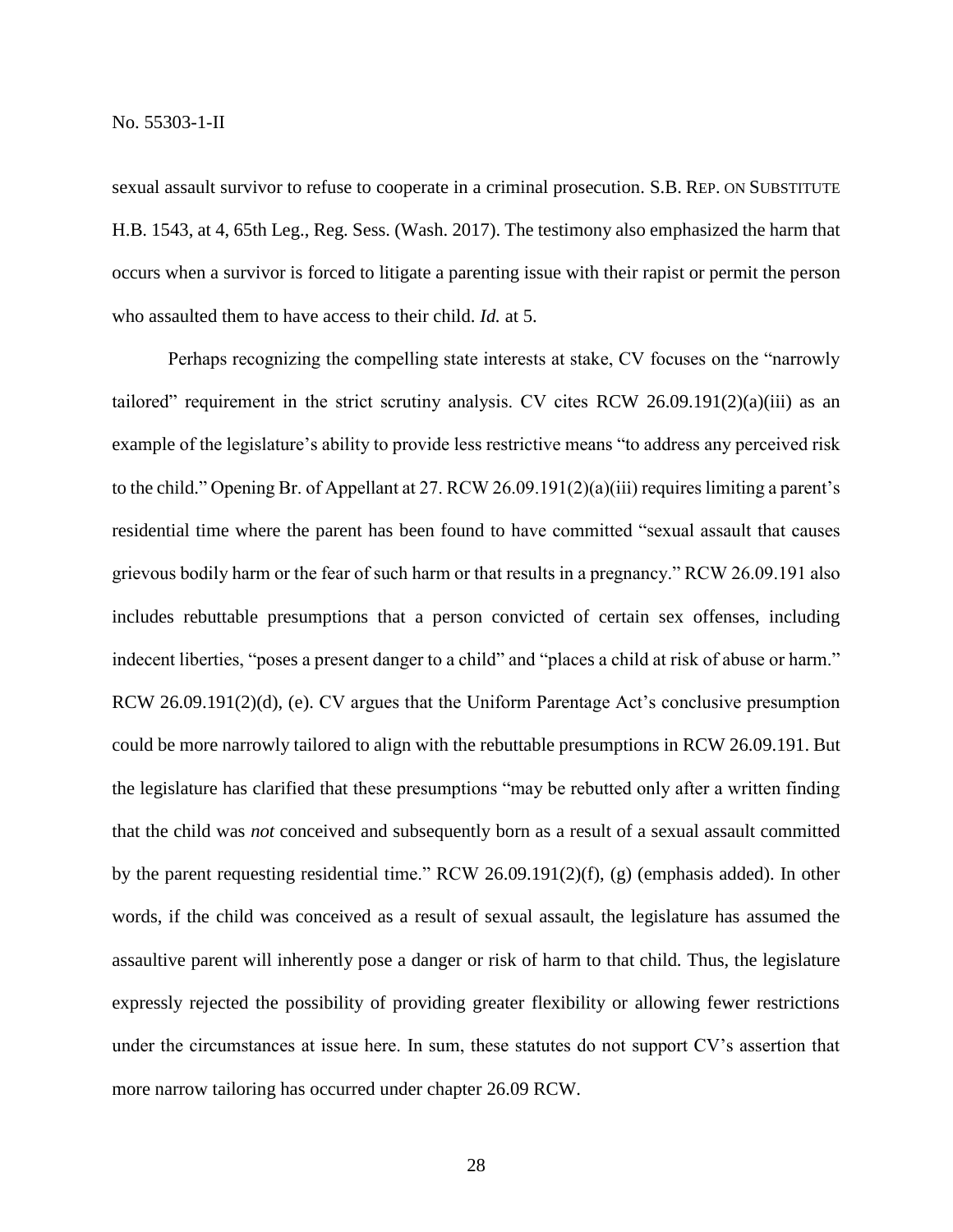The Washington Legislature has chosen to be on the forefront of protection for rape survivors and their children, and there is support for our legislature's judgment that permitting a person who committed sexual assault to gain *any* parental rights to a resulting child would be harmful for that child. As noted by the majority, the United States Congress has recognized that allowing a person who committed sexual assault resulting in a child to pursue parental rights "can have traumatic psychological effects on the survivor," which, in turn, "can severely negatively impact [the survivor's] ability to raise a healthy child." 34 U.S.C. § 21302(8)-(9); *see* majority at 19. Accordingly, Congress found, "Men who father children through rape should be prohibited from visiting or having custody of those children." 34 U.S.C. § 21302(1).

Concern with the "'domino effect'" of allowing those who have perpetrated sexual assault resulting in pregnancy to assert parental rights, which harms the mother's ability to parent and subsequently harms the child, is echoed in numerous scholarly articles. Rachael Kessler, Note and Comment, *Due Process and Legislation Designed to Restrict the Rights of Rapist Fathers*, 10 NW J.L. & SOC. POL'Y 199, 210 (Spring 2015); *see also* Jordan S. Miceli, Note, *The Haunting of Her House: How Virginia Law Punishes Women Who Become Mothers Through Rape*, 78 WASH. & LEE L. REV. ONLINE 129, 157 (2021) ("[I]f the mother is forced into a legal relationship with her rapist, her mental health may deteriorate as a result of his continual presence in her life. This mental deterioration may affect her parenting and cause the child to suffer." (footnote omitted)); Margot E. H. Stevens, Note, *Rape-Related Pregnancies: The Need to Create Stronger Protections for the Victim-Mother and Child*, 65 HASTINGS L.J. 865, 877 (April 2014) (acknowledging that "[t]he circumstances of conception . . . can largely influence the stability of the home and development of the child" and that "exposure to domestic violence, which can include sexual assault . . . has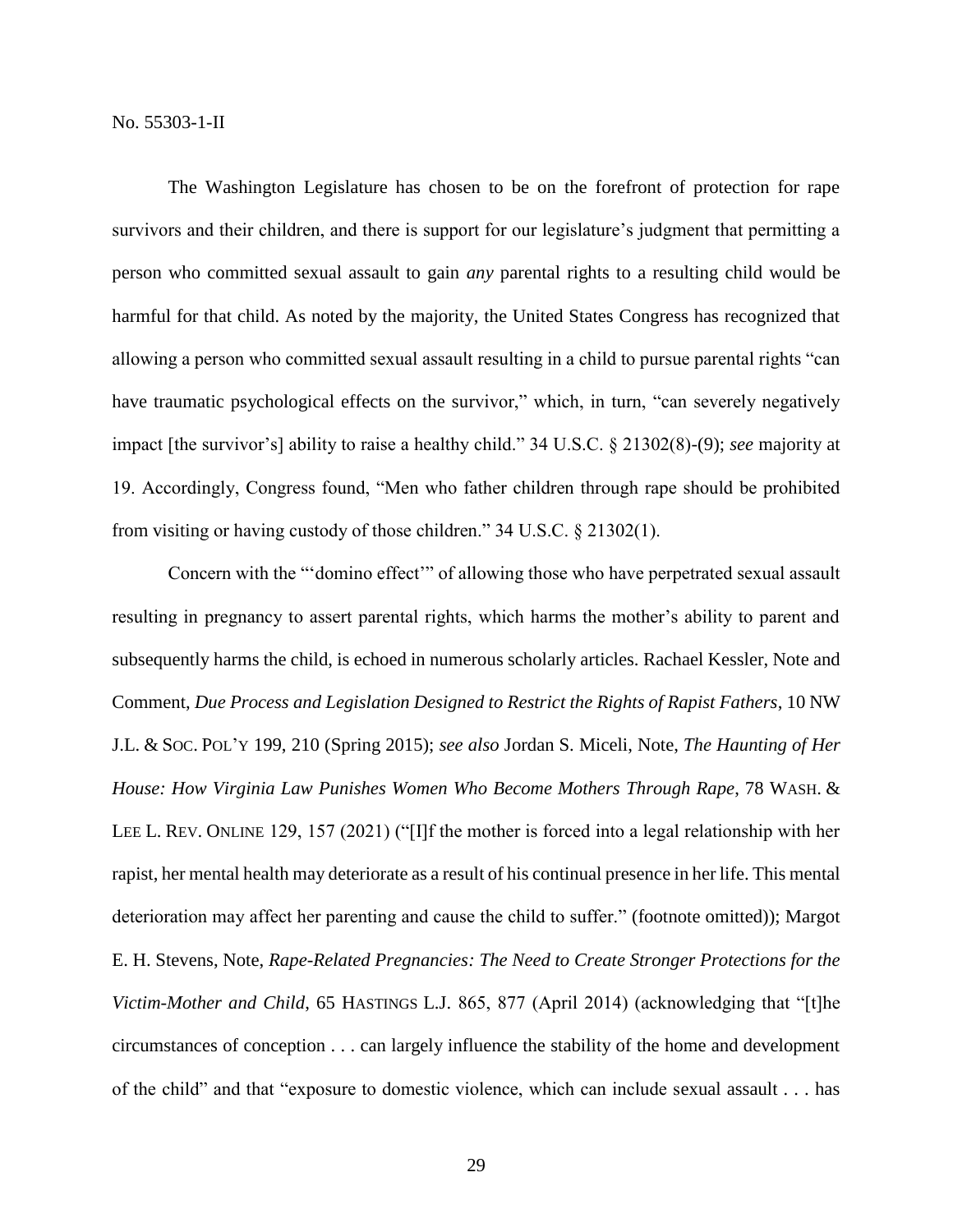been shown to cause adverse behavioral and psychological effects in children"). The Washington Supreme Court Gender and Justice Commission has also recognized studies showing that individuals who perpetrate sexual assault often commit other acts of interpersonal violence, sometimes including physical or sexual abuse of a child. WASH. SUP. CT. GENDER & JUSTICE COMM'N, SEXUAL VIOLENCE BENCH GUIDE FOR JUDICIAL OFFICERS 1-1 to 1-14 (Mar. 2019, rev. 2018). Thus, there is ample support for a compelling state interest in avoiding the risk of these harms to survivors of rape and their children. CV does not credibly undermine the legislature's conclusion that if RCW 26.26A.465 were to provide for *any* legal relationship or contact by the assaultive parent, the risk of concrete harm to the survivor-parent and their child would be too great.

RCW 26.26A.465 is also narrowly tailored because it applies only where parental rights have not previously been established. As the majority recognizes, RCW 26.26A.465 is intended to preclude the establishment of parental rights for "those individuals whose involvement with the child has not developed beyond a biological role." Majority at 20. It applies where there has been no prior adjudication of parentage and the child is younger than four years old. RCW 26.26A.465(3), (4). The statute does not seek to sever established familial relationships.

CV points out that statutes allowing for termination of parental rights are typically "'narrowly drawn because the State must prove that the relationship with the parents harms or potentially harms the child before the court can terminate parental rights.'" Opening Br. of Appellant at 27 (quoting *I.J.S.*, 128 Wn. App. at 118). But because RCW 26.26A.465 is so narrow in the scope of its application, it need not require an individualized inquiry into the potential harm of each relationship. There is no need for a trial court to weigh or consider the possible harm to a

30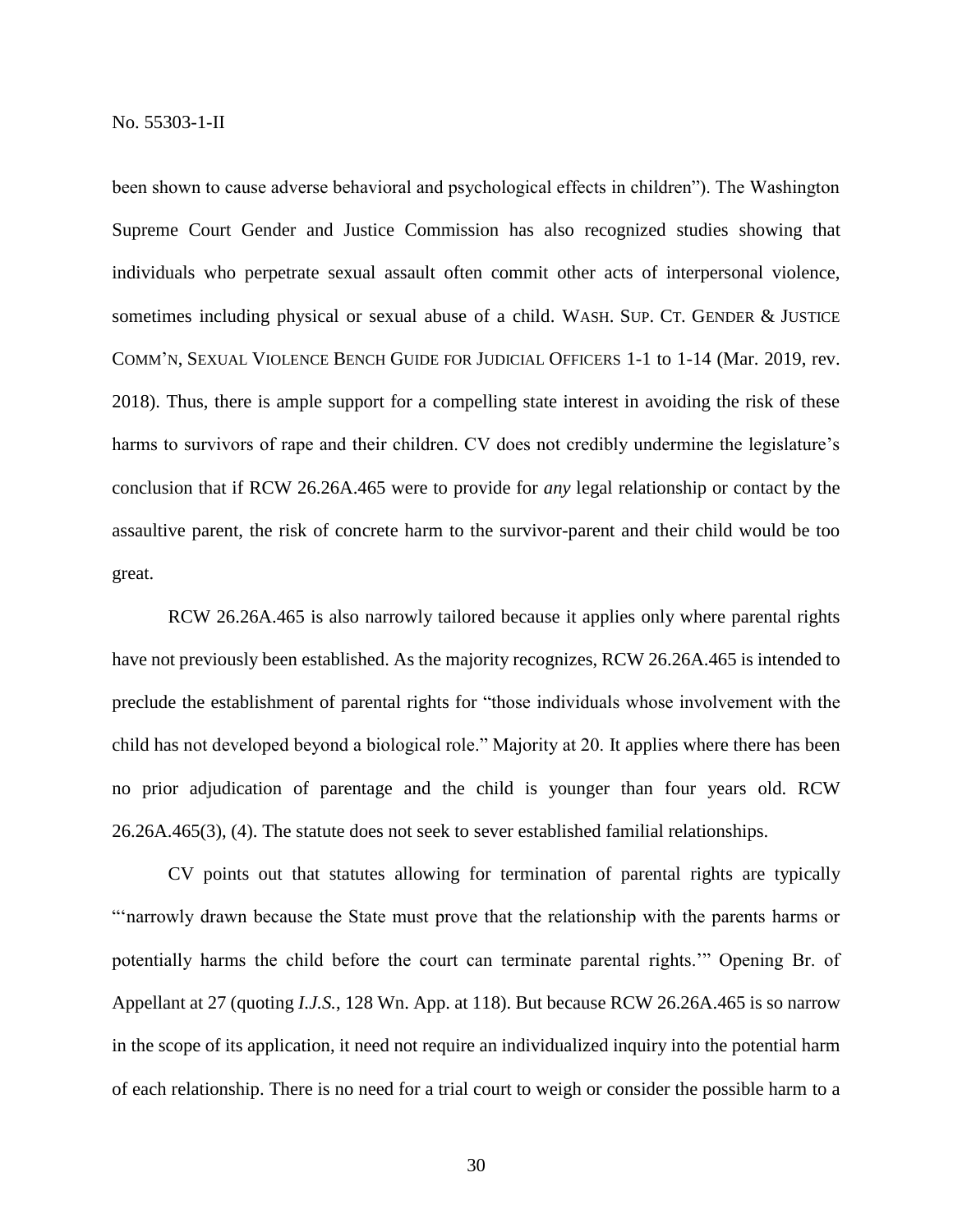child of depriving them of a relationship with a sexually assaulting parent where that relationship does not yet exist. *Cf. Smith*, 137 Wn.2d at 21 (observing that where a child does not have a "substantial relationship" with a person, harm to the child "cannot reasonably be anticipated as a result of no contact" with that person).

In some cases, foreclosing the possibility of a child ever knowing their biological parent may be a loss that "cannot be measured." *Santosky v. Kramer*, 455 U.S. 745, 760 n.11, 102 S. Ct. 1388, 71 L. Ed. 2d 599 (1982). However, it is important to remember that this statute does not simply deprive a child of the theoretical benefit of developing a relationship with one biological parent; it provides the child with the concrete benefit of a fit biological parent whose well-being as a survivor of sexual assault is protected and whose capacity to parent to the best of their abilities is preserved. Moreover, this fit biological parent already has an established relationship with the child.

When courts disregard how exposure to violence, whether direct or indirect, affects children, they "continue to justify presumptions of parental equality, resulting in custody awards that approximate the nuclear family, resistance to terminating the parental rights of [parents] who are violent, and adherence to the two-parent paradigm." Judith Lewis, *The Stability Paradox: The Two-Parent Paradigm and the Perpetuation of Violence Against Women in Termination of Parental Rights and Custody Cases*, 27 MICH.J. GENDER & L. 311, 346 (2020). "[T]his deliberate judicial failure to recognize the harm to children justifies creating less stable family units, perpetuating violence." *Id.* In an effort to protect sexual assault survivors *and* their children from further violence, the legislature reasonably rejected the outdated inclination to prioritize the nuclear family structure and presume a biological father's involvement may be beneficial to a